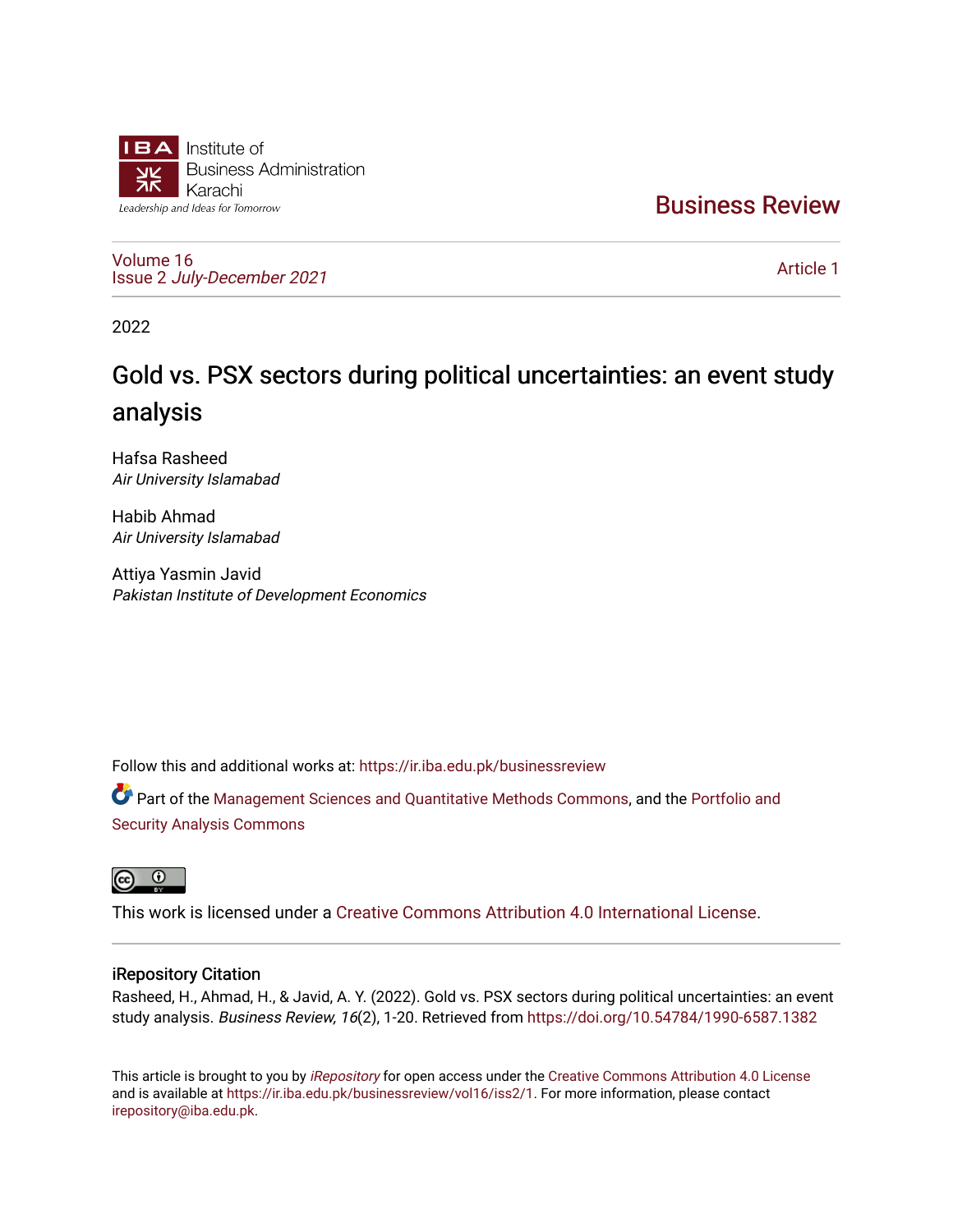Business Review: (2021) 16(2):1-20 Original Paper

# Gold vs. PSX Sectors during Political Uncertainties: An Event Study Analysis

Hafsa Rasheed · Habib Ahmad · Attiya Yasmin Javid

Abstract Amplified uncertainties in economic, financial, and political environments across nations have created a dire need to search for safe investment options that could mitigate the losses faced by investors. Consequently, researchers and investment managers have started investigating alternative investment options like real assets to cope with such risks. Since Pakistan is among the most politically unstable economies, there is a dire need to investigate this conundrum and provide Pakistani investors with alternatives. Previous researches have widely reported gold to be this alternative as it provides a hedge and safe haven during various economic downturns. Therefore, the current study investigates whether gold could also diversify the risk of political uncertainties faced by different sectors of the Pakistan stock exchange (PSX). For this purpose, initially the impact of political uncertainty on PSX sectors and gold is investigated through event study analysis, by using economically political and socio-political events from Jan 2009 to Dec 2019. Then Pearson correlation and volatility modeling using event dummies are employed to unveil the diversification characteristics of gold. Gold holds diversification characteristics in case it exhibits zero, negative or insignificant correlations with PSX sectors. Findings suggest that gold is not influenced by political events while most of the PSX sectors are influenced by socio or economical political events. The results also show that gold acts as a hedge for all sectors i.e. indicating zero correlation, and acts as a safe haven for many sectors i.e., it indicates a negative correlations, and an insignificant relationship indicating the absence of co-movement. Therefore, the study concludes that Pakistani investors could consider gold as a diversifier for diversifying traditional investment portfolios.

Keywords Gold, Political Uncertainty, Event Study, Volatility Modeling

Hafsa Rasheed Air University Islamabad E-mail: hafsa hafsa92@hotmail.com

Habib Ahmad Air University Islamabad

Attiya Yasmin Javid Pakistan Institute of Development Economics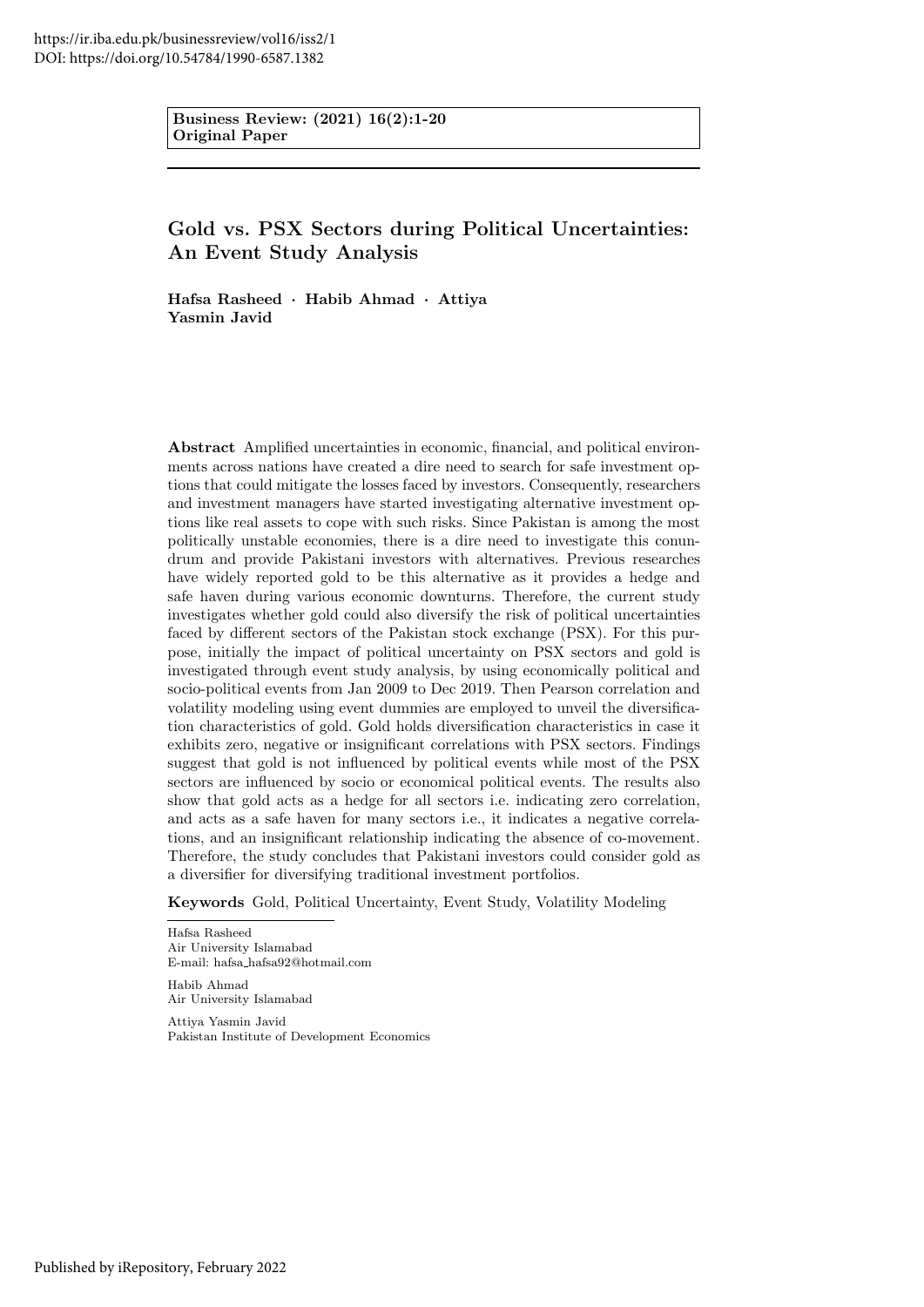#### 1 Introduction

Political events and their negative effects on economic activities have illuminated the need to investigate the role of different assets during political uncertainties[\(Taimur and Khan 2013\)](#page-19-0). As a result, recent political factors are among the dominating ones to be investigated by researchers[\(Baker et al 2016;](#page-18-0) [Goodell](#page-18-1) [et al 2015;](#page-18-1) Goodell and Vähämaa 2013; [Huang et al 2015;](#page-19-1) [Jens 2017;](#page-19-2) [Liu et al](#page-19-3) [2017;](#page-19-3) [Vortelinos and Saha 2016\)](#page-19-4). Researchers evaluate their impact on economic growth [\(Kelly et al 2016\)](#page-19-5), financial markets, and financial instruments[\(Taimur](#page-19-0) [and Khan 2013.](#page-19-0)On the other hand, commodities like precious metals have attracted investors because theyre considered a safe option especially when coping with economic downturns. Thats because these assets have a minimum correlation [\(Rasheed et al 2021\)](#page-19-6)

Moreover, among other precious metals, gold has been widely reported as a hedge and is considered a safe haven during various economic and market uncertainties[\(Baur and McDermott 2010;](#page-18-3) [Iqbal 2017\)](#page-19-7). Contributing further, the current study investigates whether gold also acts as a diversifier amid political uncertainties against PSX sectors. Thus, this research addresses the following research questions; does political uncertainty influence PSX sectors returns? If yes, then, is gold a diversifier against such political uncertainties? Furthermore, to investigate the diversification potential of gold, the study identifies if gold exhibits any correlation with PSX sectors and whether or not it acts as a hedge and a safe haven during political uncertainties.

#### 1.1 Political instability in Pakistan

Based on factors like transfer of government power, armed conflicts, violent demonstrations, social unrest, terrorism, international tensions, and regional and religious conflicts, Pakistan is ranked at 189th among 195 countries for political stability by World Bank. Although it is becoming an emerging market due to its economic development in recent years, it remains politically unstable. As a result, countries like Pakistan that belong to a (politically) unstable zone, require such investigations more critically because investors face political uncertainties more frequently which results in distress and creates doubts about future returns.

Current research contributes to literature because there is rare evidence about the impact of political uncertainty on individual PSX sectors. Moreover, no previous study outlines the impact on PSX under influence of political uncertainty, and the various alternative investment/s that could save investors. Furthermore, current research contributes significantly in financial economics literature because investments under uncertainty has been a focus of portfolio optimization and asset pricing. However, some important types of risks like the risk of political uncertainties are still not widely addressed especially in developing countries. This study aims to fill this gap by providing a detailed and comprehensive analysis of political risk on sectors of Pakistan Stock Exchange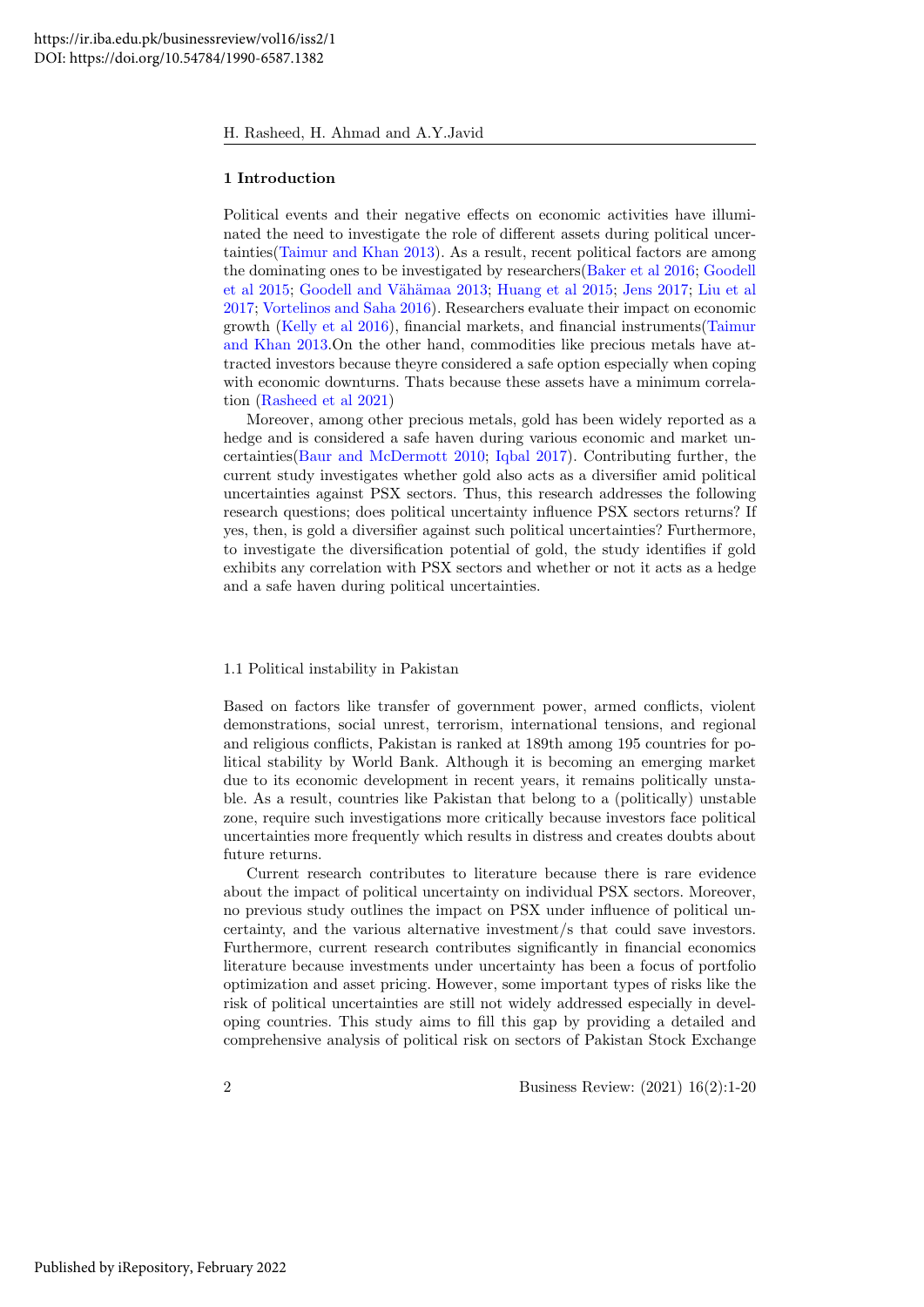and unveils the potential of gold as a diversifier in an environment of political uncertainty. The research also contributes to the knowledge of investors and investment managers/advisors to consider gold as an alternative investment option for their asset allocation strategy to cope with the risk of political uncertainty.

#### 2 Literature review

Literature documents the impact of political uncertainties on stock returns [\(Kelly et al 2016;](#page-19-5) [Pastor and Veronesi 2012;](#page-19-8) [Taimur and Khan 2013\)](#page-19-0) and also documents evidence for investigating the role of alternative investments like commodities[\(Iqbal 2017;](#page-19-7) [Low et al 2016;](#page-19-9) [Wu and Chiu 2017\)](#page-19-10)to mitigate the risk of different kinds of uncertainties.

#### 2.1 Political uncertainty and stock returns

Political uncertainty implies the lack of assuredness about the future outlook of governments' actions and policies[\(Baker et al 2016;](#page-18-0) [Pastor and Veronesi](#page-19-8) [2012\)](#page-19-8)and the likelihood of unanticipated political events that may affect the potential benefits of an investment [\(Osei-Assibey 2016\)](#page-19-11). The impact of political uncertainty on asset prices, volatility and financial market movements have been documented by many empirical studies [\(Baker et al 2016;](#page-18-0) [Jens 2017;](#page-19-2) [Goodell](#page-18-1) [et al 2015;](#page-18-1) [Liu et al 2017;](#page-19-3) [Huang et al 2015;](#page-19-1) [Vortelinos and Saha 2016\)](#page-19-4).

[Pastor and Veronesi](#page-19-8) [\(2012\)](#page-19-8)found stocks to be more volatile amid higher political uncertainty and argued that a risk premium is commanded by political uncertainty. [Kelly et al](#page-19-5)  $(2016)$  found political uncertainty to be priced in equity option markets. Similarly, a significant drop in stock prices is documented by [Liu et al](#page-19-3) [\(2017\)](#page-19-3)during a political event, the Bo Scandal, in China. Using an event study methodology and calculating cumulative average abnormal returns (CAARs) for general as well as policy sensitive firms, a significant rise in return volatilities is found right after the event.

Political cycles are significantly associated with the movements of asset prices because governments spending policies change with the change of government, thereby resulting in significant influence on industries and their activities[\(Belo](#page-18-4) [et al 2013\)](#page-18-4). [Jens](#page-19-2) [\(2017\)](#page-19-2) documented an association of political uncertainty with firm investments. Using elections as exogenous variations of uncertainty, it is found that investments decline about 5-15 percent in firms depending on their exposure to political uncertainty because equity and debt issuances are delayed by firms before elections. Firms consider close election period closely associated with economic downturn leading to political uncertainty in the form of election results. [Goodell et al](#page-18-1) [\(2015\)](#page-18-1)stated that election predictions play an important role in predicting future returns from financial markets; therefore, prediction markets are widely accepted as an information aggregation vehicle for such uncertainties. [Amihud and Wohl](#page-18-5) [\(2004\)](#page-18-5) indicated that political events are significantly influential for stock prices because markets expectations change with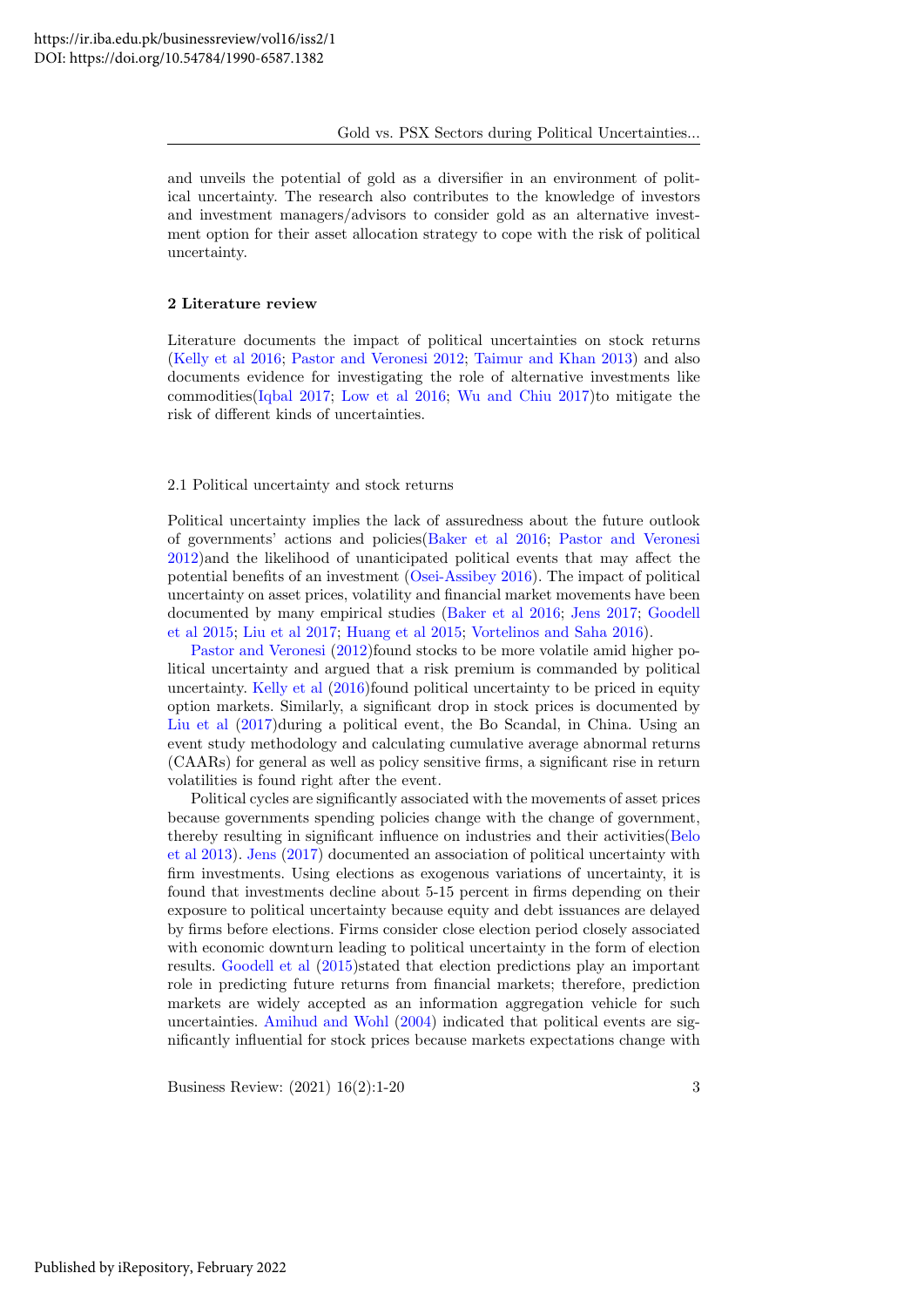political news. Investors positive expectations positively influence stock prices, but varying expectations are reported for pre and post-event periods[\(Bernile](#page-18-6) [et al 2016\)](#page-18-6).

#### 2.2 Sectors' stocks

Different industries exhibit different reactions to varying economic [\(Elyasiani](#page-18-7) [et al 2011\)](#page-18-7) and market conditions[\(Arouri 2011.](#page-18-8) Studies like [Arouri](#page-18-8) [\(2011\)](#page-18-8), [Choi](#page-18-9) [and Hammoudeh](#page-18-9) [\(2010\)](#page-18-9), [Elyasiani et al](#page-18-7) [\(2011\)](#page-18-7)[,Ramos and Veiga](#page-19-12) [\(2011\)](#page-19-12)studied the impact of economic variations like oil price changes on industrial stocks and reported varying influences across industries. Although fluctuating economic conditions significantly influence the overall stock market [\(Choi and](#page-18-9) [Hammoudeh 2010\)](#page-18-9), the extent and direction of influence is not same across industries [\(He 2002\)](#page-19-13). [Griffin and Stulz](#page-19-14) [\(2001\)](#page-19-14) studied the impact of exchange rate fluctuations across industries and found that although industries are prone to exchange rate fluctuations, the extent of influence is not the same. [Choi and](#page-18-9) [Hammoudeh](#page-18-9) [\(2010\)](#page-18-9) illustrate that industrial stocks respond not only to financial crises but also to geopolitical crises. The sensitivity of industrial stocks to geopolitical events causes industrial returns to fluctuate in response to such events. All these studies indicate that stock returns are sensitive for changes in economic and market conditions, but different stock portfolios indicate different sensitivities towards varying conditions [\(Griffin and Lemmon 2002\)](#page-19-15).

#### 2.3 Gold as a diversifier

Over the last decade, trading in commodities as a substitute investment class in traditional portfolios has gained amplified significance, indicating commodities importance as individual investments as well as a diversifier in diversified portfolios [\(Batten et al 2010\)](#page-18-10). Commodities are of interest for investors and investment managers because of their role in asset allocation decisions, which become more attractive during negative financial climate [\(Andreasson et al 2016\)](#page-18-11). Commodities such as precious metals, gold and silver has gained amplified attention from investors [\(Batten et al 2010\)](#page-18-10) due to positive returns of portfolios [\(Creti et al](#page-18-12) [2013\)](#page-18-12).

Golds function is not limited to be a hedge and a safe haven against inflation and other economic factors, rather it could be used as a portfolio diversifier in common stock portfolios[\(Low et al 2016\)](#page-19-9). Initially, gold company stocks are considered as diversifiers in portfolios; however, gold stocks have lost their diversification characteristics with the passage of time. Gold stocks do not offer diversification benefits like they did in 1970s, but gold bullion still has the characteristics of diversification. Therefore, gold bullion should be incorporated in portfolios to reap diversification benefits (Białkowski et al 2015; [Chua et al 1990\)](#page-18-14).

Contradictory views prevail about the hedge and safe haven characteristics of gold during uncertainties[.Agyei-Ampomah et al](#page-18-15) [\(2014\)](#page-18-15) stated that although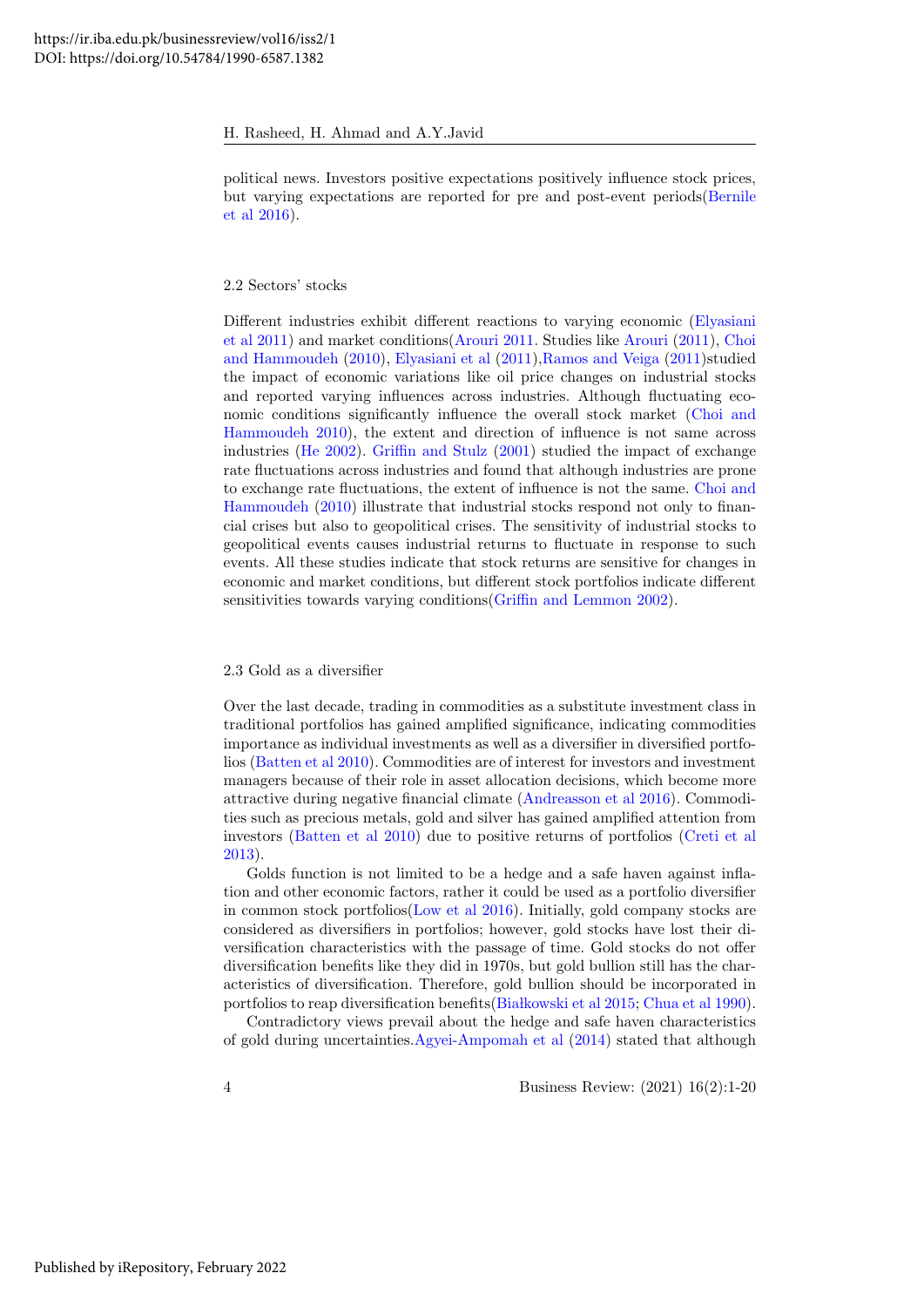gold provides protection to investors during negative economic conditions, in other situations like losses in sovereign bonds, it underperformed as compared to other precious and industrial metals like palladium and copper. The safe haven and hedging characteristics of gold are not consistent during varying uncertain conditions[.Bredin et al](#page-18-16) [\(2015\)](#page-18-16) revealed that gold acts as a hedge for equity investors and its safe haven characteristics are further established during financial crises periods. [Iqbal](#page-19-7) [\(2017\)](#page-19-7) found gold as a hedge against inflation and exchange rate risk. On the other hand, Baruník et al  $(2016)$  also found the heterogeneity of correlations between stocks and gold during financial turbulence and periods of economic downturn, suggesting that these could be used in diversified portfolio only for comparatively shorter durations.

[Choi and Hammoudeh](#page-18-9) [\(2010\)](#page-18-9) found decreasing conditional correlations among commodities and stock returns, indicating that they have different sensitivities to geopolitical events and crises. The declining stock-commodity correlations indicate that crises and geopolitical events have opposite impact on stocks and commodities. Researchers and asset managers emphasize that diversification benefits can be enjoyed, and investment opportunities could be improved by investors through incorporating different volatility related assets in portfolios [\(Chen et al 2019\)](#page-18-18). [Oztek and](#page-19-16) Ocal  $(2017)$  suggest that diversification benefits of portfolios could be enhanced through combining stocks and commodities in portfolios rather than merely investing in stocks. Therefore, inclusion of commodities results in more diversified portfolios that are more stable across time. Hence, the above discussion indicates that gold has been investigated during various economic and market downturns, but no study indicates its behavior during political uncertainties. As a result, our study contributes significantly to literature and investors knowledge.

### 3 Methodology

#### 3.1 Data description and selected sample

The study uses daily share prices of firms listed on Pakistan Stock Exchange, daily prices of Gold bullion and history of political events of Pakistan. Daily closing share prices of listed firms is collected from official website of Pakistan Stock Exchange, which is then used to calculate equally weighted sectors returns, because equal-weighted are considered to have higher exposure to systematic risk factors [\(Plyakha et al 2021\)](#page-19-17). Data for daily gold prices (Gold Bullion Pkr. per Tola) is obtained from Goldrates.pk, while data on political events of Pakistan is collected from BBC and ABC News. Time span of current study is from 1st January 2009 to 31st December 2019. As of December 2019, there were 35 sectors listed on Pakistan stock exchange, but current study incorporates 32 sectors due to the limitation of data availability of others sectors during this time period. The names of selected sectors, their abbreviations used in this study, and details of included companies from each sector are presented in Appendix. Each variable contains 2719 values for daily data. Moreover, a total of 21 political events from January 2009 to December 2019 are selected.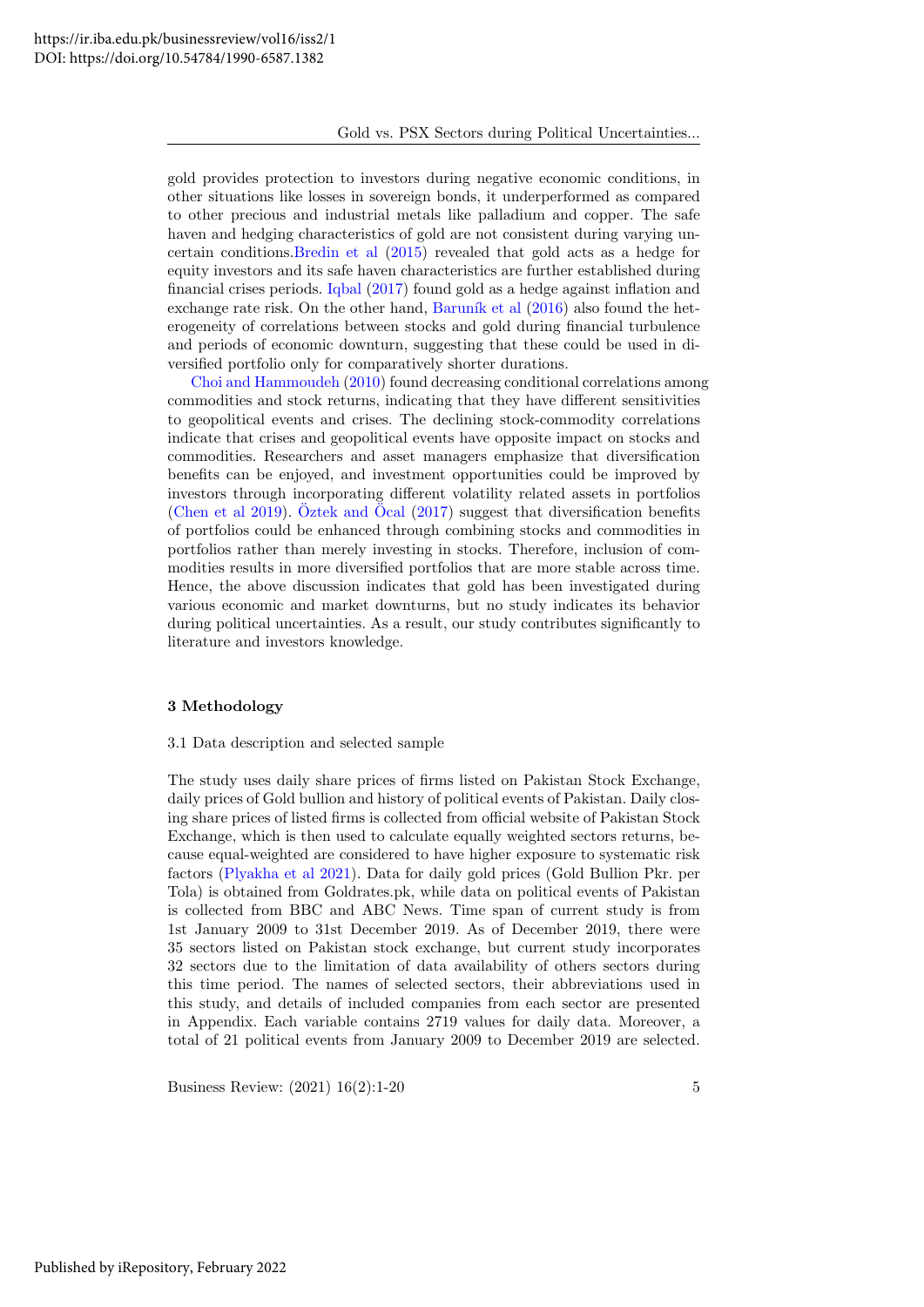Political uncertainty is measured through different approaches like policy uncertainty [Baker et al 2016\)](#page-18-0),elections [\(Goodell et al 2015\)](#page-18-1),political news [Ami](#page-18-5)[hud and Wohl 2004,](#page-18-5) political scandals [Liu et al 2017,](#page-19-3) political crises like riots, protests [\(Frijns et al 2012;](#page-18-19) [Huang et al 2015\)](#page-19-1)budget announcement[\(Edirisinghe](#page-18-20) [2017;](#page-18-20) [Khan et al 2017\)](#page-19-18). This study considers political announcements like budget announcements, political news and change in government–either through elections or an unanticipated change due to legal verdict–as a measure of political uncertainty. An overview of selected political events is reported in Table 1.

| Date                   | Event                                                  |
|------------------------|--------------------------------------------------------|
| $11-J$ un-09           | <b>Budget Announcement</b>                             |
| $8-Apr-10$             | 18th Amendment in Constitution.                        |
| $19-Jun-10$            | <b>Budget Announcement</b>                             |
| 4-Jan-11               | Assassination of Governor of Punjab;<br>Salman Taseer. |
| $3 - Jun-11$           | <b>Budget Announcement</b>                             |
| $19 - Jun - 12$        | PM Yousaf Raza Gillanis Disqualifica-<br>tion          |
| $11-May-13$            | General Elections                                      |
| $11 - J$ un- $13$      | <b>Budget Announcement</b>                             |
| $9-Sep-13$             | Presidential Elections: Mamnon Hus-                    |
|                        | sain elected as president.                             |
| $3 - Jun-14$           | <b>Budget Announcement</b>                             |
| $13-Aug-14$            | Long March and Sit-In by PTI and PAT                   |
| $5 - Jun-15$           | <b>Budget Announcement</b>                             |
| $15$ -Jun- $16$        | <b>Budget Announcement</b>                             |
| $12$ -Jun- $17$        | <b>Budget Announcement</b>                             |
| $28 - \text{Jul} - 17$ | PM Mian Nawaz Sharifs Disqualifica-                    |
|                        | tion                                                   |
| $6$ -Jul- $18$         | Nawaz Sharif sentenced to Jail                         |
| $25 -$ Jul $-18$       | General Elections                                      |
| $4$ -Sep-18            | Presidential Elections                                 |
| $11-J$ un- $19$        | <b>Budget Announcement</b>                             |
| $27-Oct-19$            | Azadi March; Moulana Fazl ur Rehman                    |
| $17-Dec-19$            | Musharaf sentenced for death                           |

Table 1: List of Political Events in Pakistan

Table 1 shows the political events selected based on previous relevant research; [Jens](#page-19-2) [\(2017\)](#page-19-2)pointed out that the impact of political uncertainty needs to be measured by political events such as elections, rather than a broader uncertainty index. [Khan et al](#page-19-18) [\(2017\)](#page-19-18)argued that budget announcement is part of the political event, because the government transformation has led to changes in budget policies that affect stock prices. [Belo et al](#page-18-4) [\(2013\)](#page-18-4) stated that due to the inherent uncertainty of government spending decisions related to fiscal and monetary policies, political uncertainty related to government spending policies has a significant impact on stock returns [\(Liu et al 2017\)](#page-19-3)[.Goodell et al](#page-18-1) [\(2015\)](#page-18-1) claimed that although political events such as elections are not unanticipated events, frequent adjustments to investor expectations due to unexpected changes in future macroeconomic policies will lead to uncertainty and volatility in the stock market.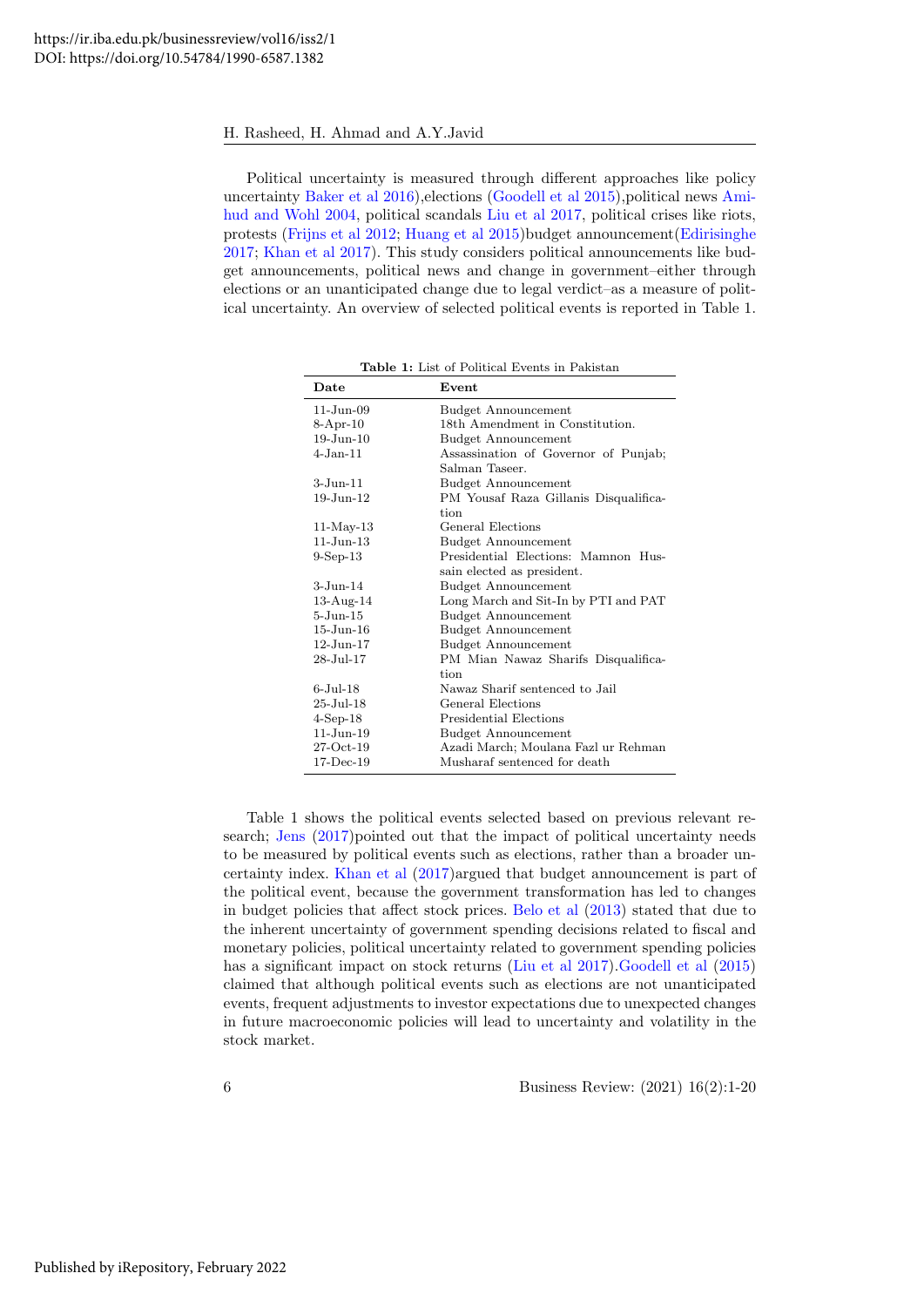#### Gold vs. PSX Sectors during Political Uncertainties...

[Tirtiroglu et al](#page-19-19) [\(2004\)](#page-19-19) believes that political events can explain the volatility pattern of the stock market because investors take a wait and see attitude due to increased political uncertainty. This uncertainty is due to the fluctuations of publics perception of upcoming political events before it actually happens. Based on all the above studies, the political events listed in Table 1 helps to capture the impact of political uncertainty in Pakistan. This table also indicates the list of selected 21 political events from January 2009 to December 2019 including two types of political events i.e. economically political events like budget announcements (9 events) (budget announcements for few years are skipped because these were overlapping with other events), and socio-political events like any political event having direct or indirect exposure to society (12 events).

#### 3.2 Methodologies for empirical analysis

Appropriate methodologies play a significant role in fulfilling the purpose of study. Empirical analysis of current study starts from the calculation of assets (sectors and gold) returns. Log returns are calculated using their contemporaneous prices and previous day prices through following formula:

$$
R_{i,t} = \ln(\frac{P_{i,t}}{P_{i,t-1}})
$$
\n(1)

Where  $R_{i,t}$  is the normal return for asset i at time t,  $P_{i,t}$  is the current price of asset i at time t, and  $P_{i,t-1}$  is the previous day price of asset i. These calculated asset returns are used for further empirical analysis.

#### 3.2.1 Event study analysis: impact of political uncertainty on assets

Previous literature provides evidences of different methodologies to explore the impact of events on variables but among the most popular ones is an event study methodology which is widely used by researchers. [Mahmood et al](#page-19-20) [\(2011\)](#page-19-20), [Chaudhary et al](#page-18-21) [\(2016\)](#page-18-21) and [Rosario and Chavali](#page-19-21) [\(2016\)](#page-19-21)applied event study methodology to investigate the impact of different events on asset returns.

As discussed above and extracted from previous literature [\(Amihud and](#page-18-5) [Wohl 2004;](#page-18-5) [Baker et al 2016;](#page-18-0) [Frijns et al 2012;](#page-18-19) [Goodell et al 2015;](#page-18-1) [Huang et al](#page-19-1) [2015;](#page-19-1) [Jens 2017;](#page-19-2) [Liu et al 2017\)](#page-19-3), the current study measures political uncertainty through different political events. Thus, event study methodology is appropriate because it facilitates finding out the significant impact of any individual event as well as a group of events.

Estimation Procedure for Event Study Initially event study methodology requires identifying the events of interest. Events of interest of current study are discussed above in table 1. After the event identification, event study is conducted through following steps: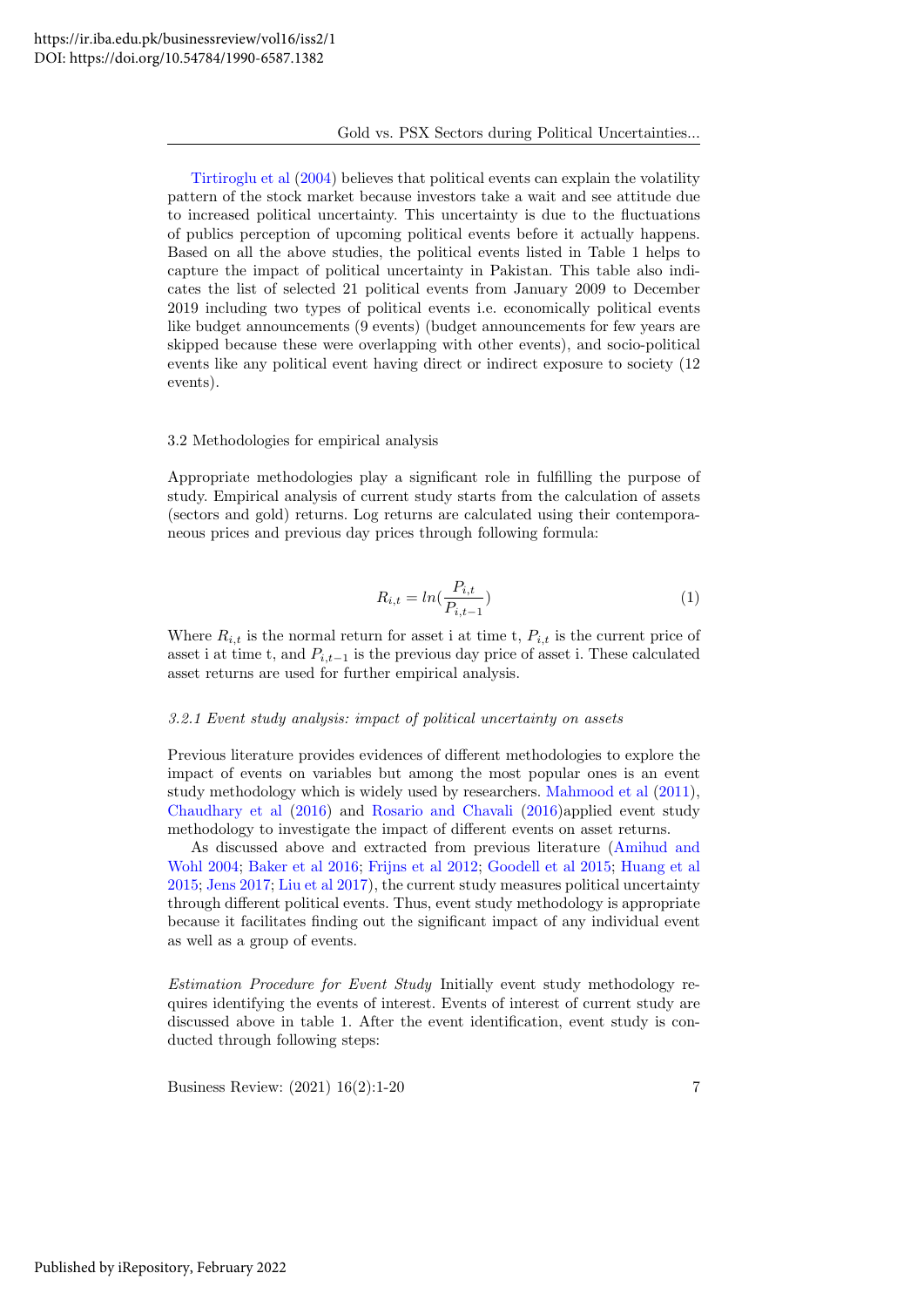Defining windows Event study incorporates defining three types of windows; event window, estimation window, and post event window. Event window indicates the particular days of happening of an event while estimation window indicates the time frame before the event that is used to calculate expected returns. Expected returns of estimation window are further used to calculate the abnormal or excess returns during event window for analyzing the impact of event in particular days. Post event window is used to evaluate the extent of the impact of event and see how long it takes to wipe off the impact of event. Figure 1 indicates the sequence of these windows, where 0 is the event day.

Different researchers suggest different lengths for estimation, event and post

| (estimation window) | (event Window) | (post event window) |  |
|---------------------|----------------|---------------------|--|
|                     |                |                     |  |

Fig. 1: Event Study Windows (Source: Authors own creation)

event windows according to the objectives of study. [\(Chaudhary et al](#page-18-21)  $(2016)$ ; [Mahmood et al](#page-19-20) [\(2011\)](#page-19-20); [Pynnonen](#page-19-22) [\(2005\)](#page-19-22); [Rosario and Chavali](#page-19-21) [\(2016\)](#page-19-21); [Swar](#page-19-23)[nalatha and Babu](#page-19-23) [\(2017\)](#page-19-23)). Current study uses shorter windows due to brief time lapse between some events; some even happening within a month. So the estimation window for current study is 20 days from -4 to -24, event window is of 7 days from  $-3$  to  $+3$  days and post event window is of 5 days  $+4$  to  $+8$ . Thus, current study is focusing on the short term effect of political events on asset returns. [Baur and McDermott](#page-18-3) [\(2010\)](#page-18-3) used 21 days to capture the impact of uncertain events.

Abnormal returns Abnormal returns are the difference between expected returns of assets and their actual returns, hence considered to be the indication of effect of the event. Assets having significant abnormal returns are considered to be influenced by the event. Expected and abnormal returns are calculated in different ways;

Market Model In market model, the expected return of assets is calculated through linear regression of asset return and the reference market return in following way:

$$
R_{i,t} = \alpha_i + \beta_i * R_{mt} + e_{i,t} \tag{2}
$$

Where  $R_{i,t}$  is the return of asset i at time t,  $R_{m,t}$  is the market return at time t,  $\alpha_i$  is a constant,  $f(e_{i,t})$  is the error term of the model and  $\beta_i$  indicates the sensitivity of asset return to the reference market return.Under market model, abnormal return is calculated as follows:

$$
AR_{i,t} = R_{i,t} - (\alpha_i + \beta_i * R_{mt})
$$
\n<sup>(3)</sup>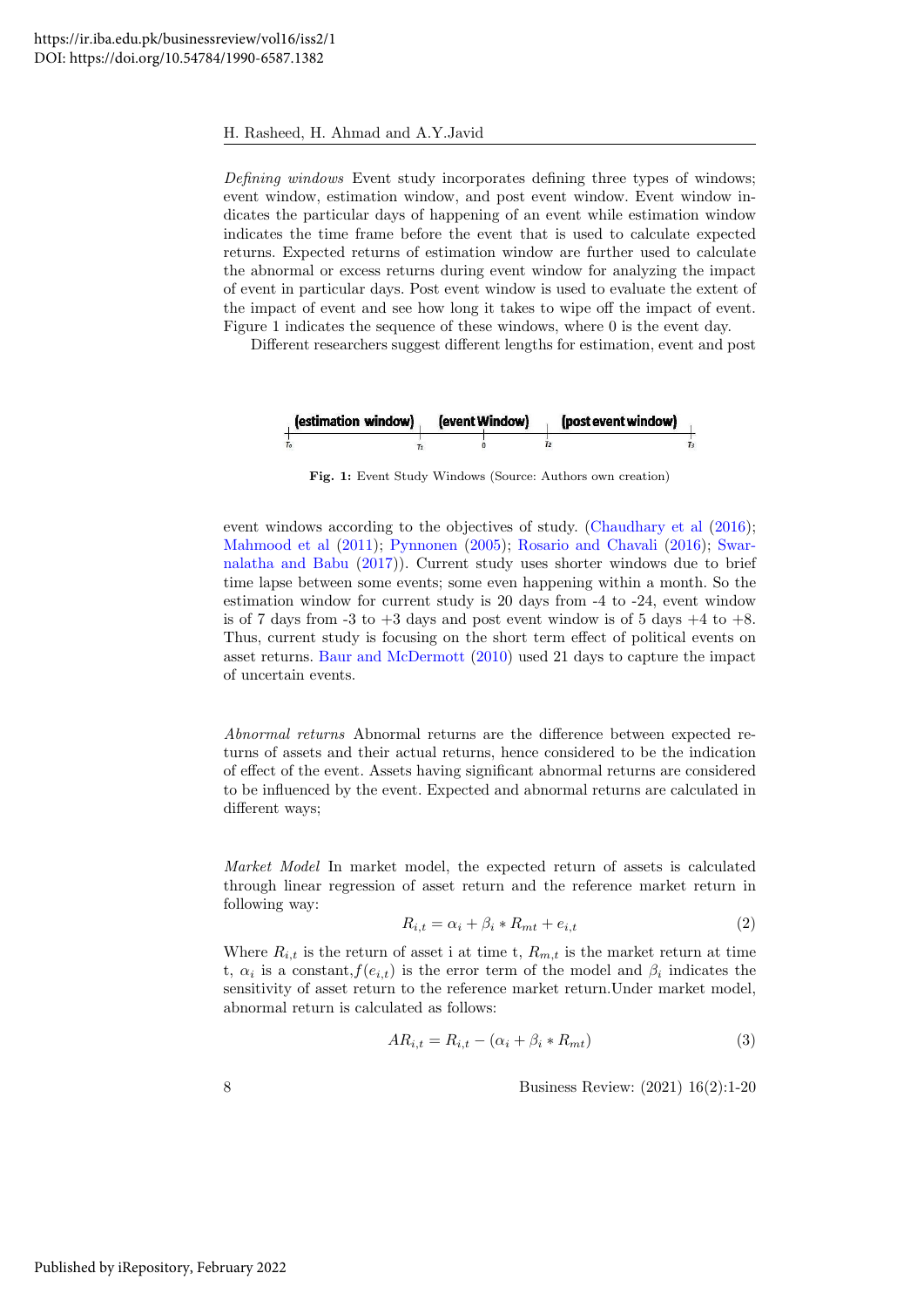Market adjusted model: In market adjusted model, return of market is considered as the expected return. Thus, the abnormal return of market adjusted model is the difference between return of asset i at time t  $R_{i,t}$  and the market return at time t  $R_{mt}.f(E[R_i])$  is as follows:

$$
AR_{i,t} = R_{i,t} - E[R_i]
$$
\n<sup>(4)</sup>

where

$$
E[R_i] = \frac{1}{n} \sum_{t=0}^{t=1} R_i
$$
\n(5)

And  $\frac{1}{n} \sum_{t=0}^{t=1} R_i$  is the average of returns during estimation window. Current study adopts mean adjusted model because the study incorporates real asset like gold which doesnt have any reference market to calculate expected returns. Adopting the mean adjusted model, current study initially calculates expected returns from the 20 days estimation window and then abnormal returns are estimated for event and post event window. Although abnormal returns are a crucial part of event study, inferences cannot be drawn on the basis of these abnormal returns only, especially when the study incorporates multiple events. Therefore, average abnormal returns (AARs) and cumulative average abnormal returns (CAARs) are also calculated.

AARs and CAARs To highlight the significant impact of events on variables, average abnormal returns are calculated for each variable. Current study incorporates 21 political events which are categorized into two parts; economically political events (9 events) and socio political events (12 events). The average abnormal returns for each group of events are calculated by averaging the abnormal returns of asset for particular group. Formula for calculating average abnormal returns is as follows:

$$
AAR_i = \frac{1}{n} \sum_{i=1}^{n} AR_i
$$
\n<sup>(6)</sup>

Where  $AAR_i$  is the average abnormal return of asset i,  $AR_i$  is the abnormal return of asset and n is the number of events. The analysis of average abnormal returns facilitates highlighting whether assets generate abnormal returns during any uncertain event, thereby evidencing the impact of event on variable. Further CAARs (cumulative average abnormal returns) are estimated for each type of events for analyzing returns behavior surrounding the event. CAARs are estimated through following formula:

$$
CAAR_i = \sum_{i=1}^{t} AAR_i
$$
 (7)

Where  $CAAR_i$  is the cumulative average abnormal return of asset i,  $AAR_i$ is the average abnormal return of asset, i and t is the time of event or post event window. The significance of CAARs allows investors to decide whether the asset generates abnormal returns during a particular event or not.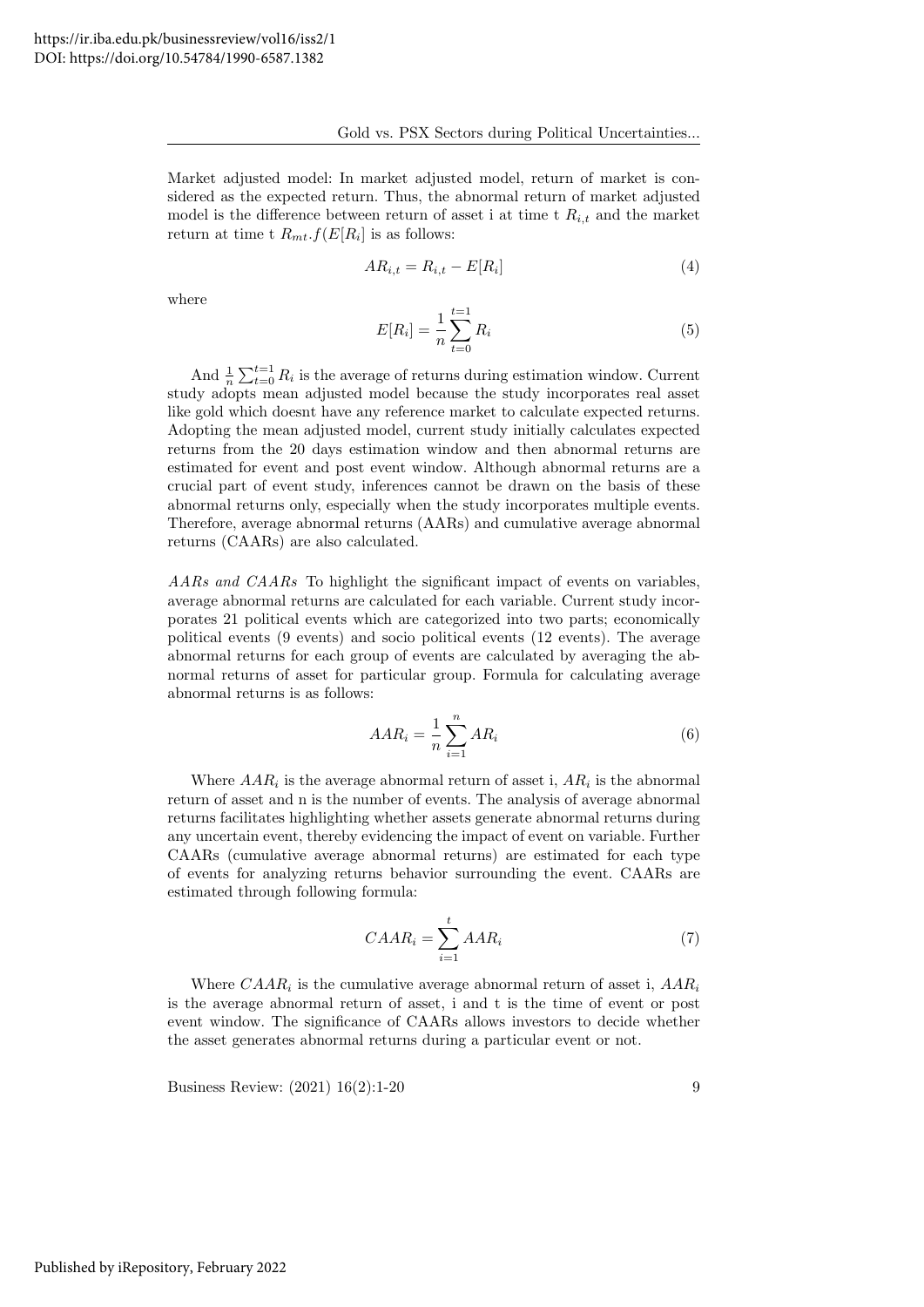Significance test of AARs and CAARs Reliable inferences are made on the bases of significance of average abnormal returns and cumulative average abnormal returns. Various test statistics are used for testing the significance of these returns. This study makes inferences on the basis of t-statistics calculated as;

$$
t = \frac{AAR_i \, or \, CAR_i}{SD_i} \tag{8}
$$

The calculated value of t-stats, greater than 1.96 in absolute terms or the probability value lower than 0.05, indicates the significant impact of events on variable. Hence, significant cumulative average abnormal returns of assets help identifying the answer for the question do political uncertainties influence assets returns?

### 3.2.2 Pearson correlation

Any asset could be considered as a portfolio diversifier if it exhibits zero or negative correlation with other assets in portfolio[\(Baur and Lucey 2010;](#page-18-22) [Theron](#page-19-24) [and Van Vuuren 2018\)](#page-19-24). Thats because correlation indicates the relationship between variables by specifying the change in ones magnitude causing a change in others magnitude either in opposite or same direction [\(Schober et al 2018\)](#page-19-25). Hence, general correlation of gold with PSX sectors is explored through Pearson correlation.

#### 3.2.3 Volatility modeling using event dummies

Simple correlation indicates general relationship among variables while varying relationships with surrounding conditions could be captured through volatility modeling [\(Baur and McDermott 2010\)](#page-18-3). Moreover, the present study aims at exploring the behaviors of gold and evaluate whether it acts as a hedge or provides any safe haven to investors in comparison to traditional sectors returns, especially during uncertain political events. The goal is to guide investors about considering gold as a safe investment option to diversify the risk of political uncertainties.

GARCH Model: Hedge and Safe Haven during Political Uncertainties Current research incorporates political events as a measure of political uncertainty and [\(Baur and McDermott 2010\)](#page-18-3) implemented the following model to investigate the safe haven and hedge characteristics of asset during crises periods;

$$
R_{asseti,t} = a + b_t r_{stock,t} + e_t \tag{9}
$$

$$
b_t = c_0 + c_1 D(event_1) + c_2 D(event_2) + \dots + c_n D(event_n)
$$
 (10)

$$
h_i = \pi + \alpha e_{t-1}^2 + \beta h_{t-1}
$$
\n(11)

Above mentioned GARCH (1,1) model captures the impact of events on asset in relation to stock market returns to indicate whether the asset co-moves with the market during uncertain events. The equation of interest in this model

$$
10 \t\t \text{Business Review: } (2021) \t16(2):1-20
$$

Published by iRepository, February 2022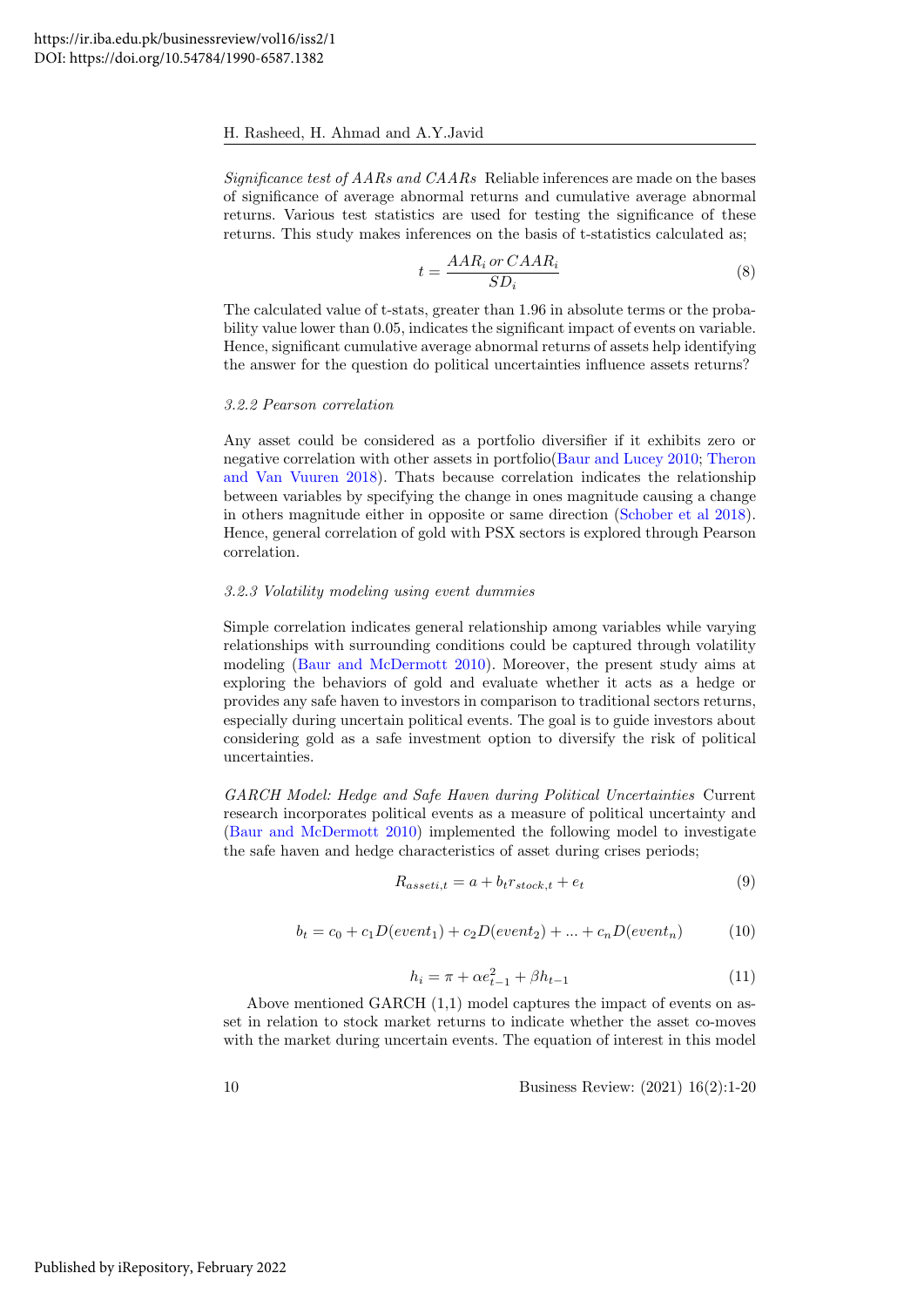is equation (2), which incorporates event dummies having values 1 when returns fall in the event period and zero at all other times. Main parameters of interest are the coefficients of this mean equation (2), where parameters  $c_1$  to  $c_n$  indicate the presence or absence of safe haven character during particular events. If these parameters are negative; the asset acts as a strong safe haven during uncertain event. If the value is zero, it indicates that the asset is a weak safe haven. Positive values of parameters indicate that asset co-moves with the market and does not provide protection against uncertainties–thus investors should not incorporate such asset in their portfolios for diversification purpose. The dummy variables in the above model require identifying and defining events

under study–their starting date and length of time or the date of happening of an event (for one day events). Moreover, studies like the one carried out by [\(Iqbal 2017\)](#page-19-7) also investigated the hedge and safe haven characteristics of gold incorporating an EGARCH model which allows capturing the leverage effect of volatilities during such events. Subsequently, following [Baur and McDermott](#page-18-3) [\(2010\)](#page-18-3)) and [Iqbal](#page-19-7) [\(2017\)](#page-19-7),the proposed econometric model for capturing relation of gold with sectors return during political uncertainties is an EGARCH model because descriptive statistics (skewness coefficients; see Table 2) indicate that data distribution is asymmetric and asymmetric GARCH type models like EGARCH can accommodate the asymmetric characteristics of volatility [\(Chen](#page-18-18) [et al 2019\)](#page-18-18).

$$
R_{gold, t} = \alpha + \beta_t R_{sectori, t} + e_t \tag{12}
$$

 $\beta_t = C_0 + C_1D(sociopoliticalevent) + C_2D(economically political event)$  (13)

$$
log(h_t) = \omega + \phi \frac{|e_{t-1}|}{\sqrt{h_{t-1}}} + \gamma \frac{e_{t-1}}{\sqrt{h_{t-1}}} + \lambda log(h_{t-1})
$$
\n(14)

Where D indicates a time dummy having value of 1 for event day and zero otherwise. If parameters  $c_1$  and  $c_2$  have zero or negative values, gold is a safe haven during certain events. On the other hand, positive values of parameters indicate the co-movement of gold with particular sector, hence lacking the criteria of being a safe heaven. Dummy variables incorporated in second equation are used having an interaction with sector returns because dummy variables without interaction term would be the pure dummies; these would indicate the change in golds return in an uncertain event compared to the normal situations, but would not indicate the relationship of gold with particular sector during that event. The coefficients and t-stats of c0 indicate whether gold acts as a hedge for sectors, while safe haven characteristics are indicated through total effects of parameters  $c_1$  and  $c_2$ ; i.e. total effect of  $c_1$  is the sum of  $c_0$  and  $c_1$  and total effect of  $c_2$  is the sum of  $c_0$  and  $c_2$ . Each parameter indicates results of particular political events. Parameter c1 is for socio-political events and parameter c2 is for economically political events. The significance of total effect of the certain parameter highlights the behavior of golds returns (weak safe haven, strong safe haven, no impact) during that event.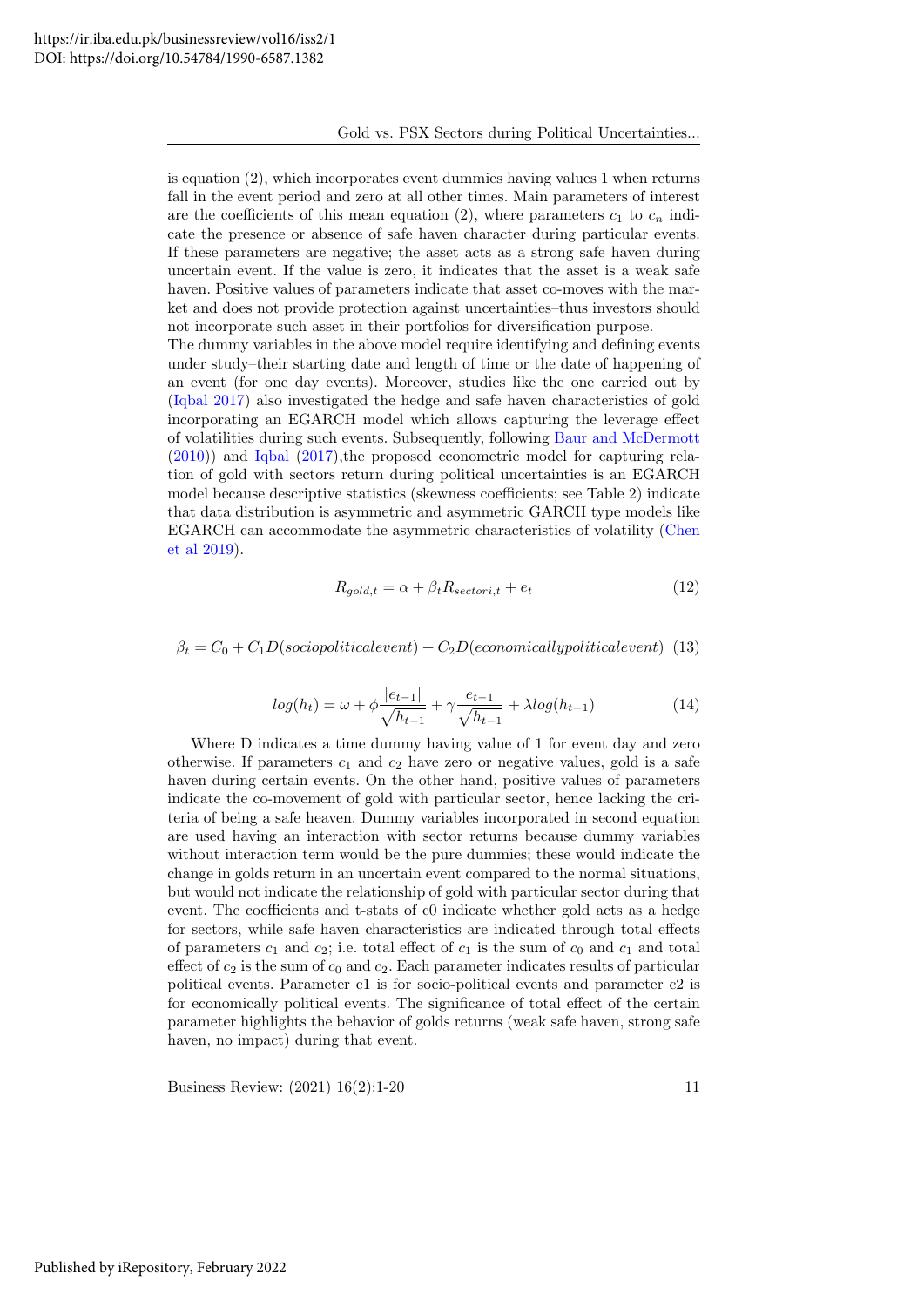#### 4 Results and discussion

4.1 Descriptive statistics

Table 2 indicates the presence or absence of ARCH effect in variables under study which helps to validate the implementation of proposed GARCH model if variables indicate the presence of ARCH effect. The table indicates that the p-value for all the variables is below 0.05, indicating the presence of ARCH effect.

|               | Table 2: ARCH Effect |                    |                    |                           |  |
|---------------|----------------------|--------------------|--------------------|---------------------------|--|
|               | F-stats              | Obs.*R-<br>squared | Prob.<br>F(1,2716) | $Chi-$<br>Prob.<br>Square |  |
| Gold          | 49.08                | 48.24              | $\boldsymbol{0}$   | $\boldsymbol{0}$          |  |
| AMAS          | 42.35                | 41.74              | $\overline{0}$     | $\overline{0}$            |  |
| ${\rm AMPA}$  | 581.7                | 479.4              | $\overline{0}$     | $\overline{0}$            |  |
| CAEG          | 145.6                | 138.3              | $\overline{0}$     | $\overline{0}$            |  |
| <b>CMNT</b>   | 14.71                | 14.64              | $\boldsymbol{0}$   | $\boldsymbol{0}$          |  |
| <b>CHEM</b>   | 57.62                | 56.46              | $\overline{0}$     | $\boldsymbol{0}$          |  |
| <b>BANK</b>   | 116.5                | 111.8              | $\overline{0}$     | $\overline{0}$            |  |
| <b>ENGR</b>   | 11.99                | 11.94              | $\overline{0}$     | $\overline{0}$            |  |
| <b>FRTZ</b>   | 3.92                 | 3.92               | 0.05               | 0.05                      |  |
| <b>FPCP</b>   | 351.1                | 311.1              | $\boldsymbol{0}$   | $\boldsymbol{0}$          |  |
| GACR          | 14.98                | 14.91              | $\boldsymbol{0}$   | $\overline{0}$            |  |
| <b>INSR</b>   | 383.9                | 336.6              | $\boldsymbol{0}$   | $\boldsymbol{0}$          |  |
| <b>INVBNK</b> | 61.5                 | 60.18              | $\boldsymbol{0}$   | $\boldsymbol{0}$          |  |
| <b>LEAS</b>   | 177.6                | 166.8              | $\overline{0}$     | $\overline{0}$            |  |
| <b>LEAT</b>   | 239.1                | 219.9              | $\boldsymbol{0}$   | $\overline{0}$            |  |
| MISC          | 21.3                 | 21.15              | $\boldsymbol{0}$   | $\overline{0}$            |  |
| <b>MODR</b>   | 28.53                | 28.25              | $\overline{0}$     | $\overline{0}$            |  |
| OGEC          | 27.91                | 27.65              | $\boldsymbol{0}$   | $\overline{0}$            |  |
| OGMC          | 31.17                | 30.84              | $\boldsymbol{0}$   | $\overline{0}$            |  |
| <b>PABR</b>   | 133.3                | 127.1              | $\boldsymbol{0}$   | $\overline{0}$            |  |
| PHRM          | 38.34                | 37.84              | $\overline{0}$     | $\overline{0}$            |  |
| <b>PWGD</b>   | 251.2                | 230.1              | $\overline{0}$     | $\overline{0}$            |  |
| <b>REFN</b>   | 18.58                | 18.46              | $\boldsymbol{0}$   | $\overline{0}$            |  |
| <b>SUGR</b>   | 45.05                | 44.35              | $\overline{0}$     | $\overline{0}$            |  |
| <b>SYAR</b>   | 29.01                | 28.72              | $\boldsymbol{0}$   | $\overline{0}$            |  |
| <b>TECH</b>   | 10.16                | 10.13              | $\boldsymbol{0}$   | $\overline{0}$            |  |
| TEXC          | 59.01                | 57.8               | $\overline{0}$     | $\overline{0}$            |  |
| <b>TEXS</b>   | 106.4                | 102.4              | $\boldsymbol{0}$   | $\overline{0}$            |  |
| <b>TEXW</b>   | 69.42                | 67.74              | $\Omega$           | $\Omega$                  |  |
| TOBC          | 4.21                 | 4.21               | 0.04               | 0.04                      |  |
| <b>TRNS</b>   | 71.3                 | 69.53              | $\boldsymbol{0}$   | $\overline{0}$            |  |
| VAAI          | 116.4                | 111.7              | $\overline{0}$     | $\overline{0}$            |  |
| WOOL          | 102.3                | 98.67              | $\overline{0}$     | $\overline{0}$            |  |

Table 3 reports the descriptive statistics of the daily returns of variables under study. The results indicate that gold comparatively exhibit less acute negative and positive values compare to most of the other assets under study and have comparatively lower standard deviations. Kurtosis coefficients of all variables are greater than three and skewness coefficients for most of the variables are negative, indicating that distributions of returns have fatter tails and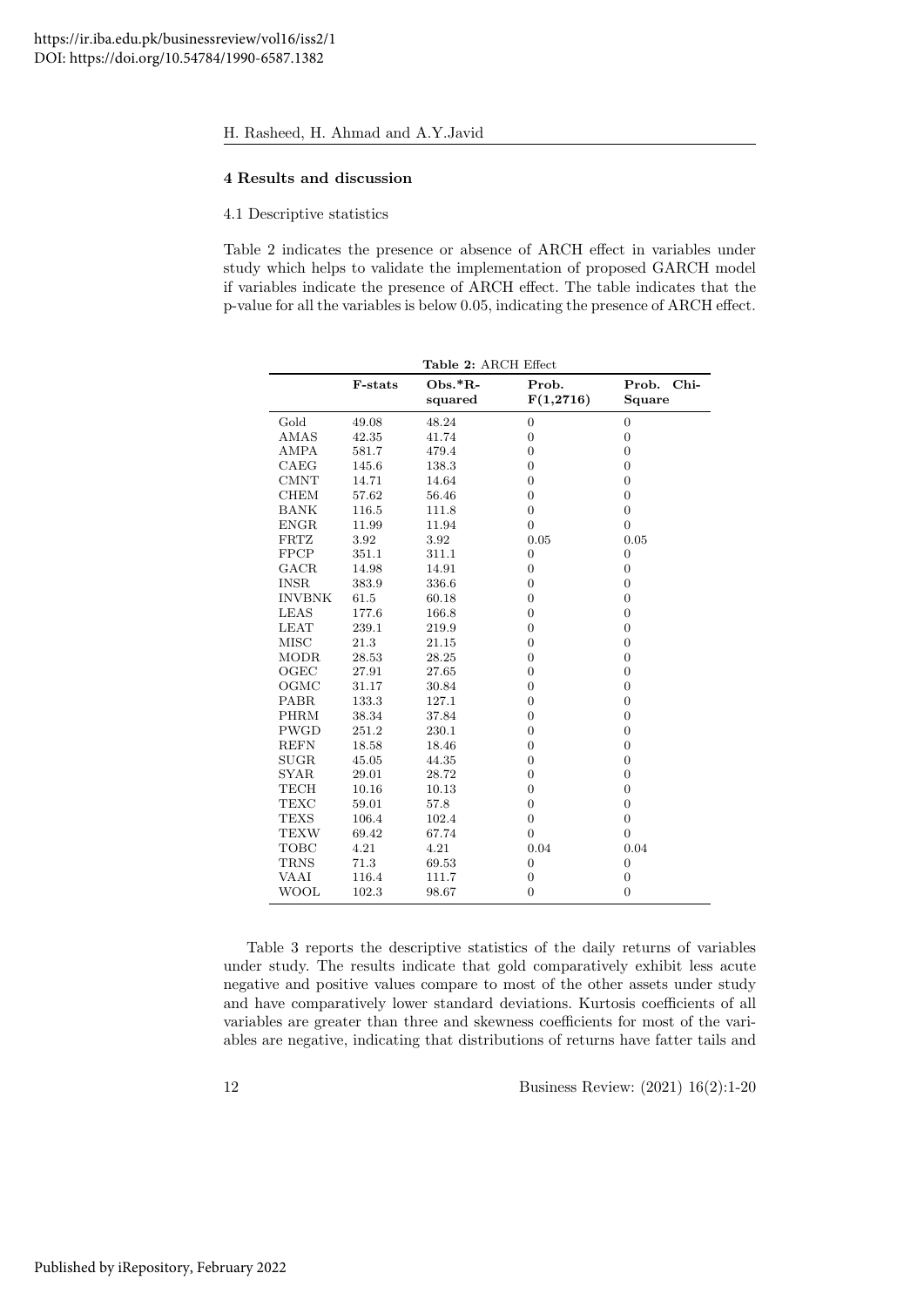Gold vs. PSX Sectors during Political Uncertainties...

are asymmetrical.

| Table 3: Descriptive Statistics Under Study |           |                  |              |           |        |          |          |
|---------------------------------------------|-----------|------------------|--------------|-----------|--------|----------|----------|
|                                             | Mean      | Median           | Std.<br>Dev. | Min.      | Max.   | Skew.    | Kurt.    |
| Gold                                        | 0.0004    | 0.00042          | 0.0114       | $-0.0871$ | 0.0888 | $-0.023$ | 9.17     |
| AMAS                                        | 0.00044   | 0.00063          | 0.0156       | $-0.0893$ | 0.0647 | $-0.145$ | 4.35     |
| <b>AMPA</b>                                 | 0.00025   | $-0.0001$        | 0.0179       | $-0.1459$ | 0.1223 | 0.035    | 6.73     |
| CAEG                                        | 0.00013   | 0.00041          | 0.0145       | $-0.0923$ | 0.1185 | $-0.038$ | 6.28     |
| <b>CMNT</b>                                 | 0.00023   | $-0.0004$        | 0.0175       | $-0.0776$ | 0.1223 | 0.392    | 5.89     |
| <b>CHEM</b>                                 | 0.00023   | 0.00069          | $0.0121\,$   | $-0.0617$ | 0.0436 | $-0.369$ | 4.71     |
| <b>BANK</b>                                 | 0.00005   | $-0.0005$        | 0.0141       | $-0.0835$ | 0.1012 | 0.174    | 7.7      |
| <b>ENGR</b>                                 | 0.00002   | 0.00023          | 0.0142       | $-0.1008$ | 0.127  | $-0.002$ | 9.56     |
| FRTZ                                        | 0.00023   | $-1E-05$         | 0.0151       | $-0.2603$ | 0.0511 | $-2.018$ | $35.5\,$ |
| <b>FPCP</b>                                 | 0.00017   | 0.00042          | 0.0106       | $-0.1599$ | 0.0409 | $-1.716$ | 24.1     |
| GACR                                        | 0.00022   | $\overline{0}$   | 0.0201       | $-0.1989$ | 0.1846 | 0.274    | 13.3     |
| <b>INSR</b>                                 | $-0.0002$ | 0.00047          | 0.0152       | $-0.331$  | 0.2465 | $-2.81$  | 124      |
| <b>INVBK</b>                                | $-0.0003$ | $-0.0003$        | 0.0194       | $-0.1196$ | 0.1537 | 0.195    | 8.13     |
| LEAS                                        | 0.00007   | $-0.0005$        | 0.0371       | $-0.1961$ | 0.2812 | 0.325    | 7.85     |
| <b>LEAT</b>                                 | 0.00041   | $-9E-05$         | 0.0273       | $-0.166$  | 0.228  | 0.433    | 11.1     |
| <b>MISC</b>                                 | 0.00018   | 0.00049          | 0.0158       | $-0.159$  | 0.0665 | $-0.498$ | 8.93     |
| <b>MODR</b>                                 | 0.00006   | $-0.0002$        | 0.0192       | $-0.0989$ | 0.1481 | 0.258    | 7.65     |
| OGEC                                        | 0.00051   | 0.00019          | 0.0147       | $-0.1703$ | 0.0487 | $-0.61$  | 10.9     |
| OGMC                                        | 0.00018   | $-0.0003$        | 0.0145       | $-0.0757$ | 0.1467 | 0.071    | 7.89     |
| <b>PABR</b>                                 | 0.00016   | $\overline{0}$   | 0.0208       | $-0.1835$ | 0.3445 | 1.675    | 45.5     |
| <b>PHRM</b>                                 | 0.00045   | 0.00048          | 0.0137       | $-0.1022$ | 0.0863 | $-0.104$ | 5.6      |
| PWGD                                        | 0.00003   | $-0.0012$        | 0.0247       | $-0.1137$ | 0.2208 | 0.942    | 8.84     |
| <b>REFN</b>                                 | $-1E-05$  | $-0.0002$        | 0.0215       | $-0.4164$ | 0.1988 | $-2.646$ | 58.9     |
| <b>SUGR</b>                                 | 0.00031   | 0.0003           | 0.0111       | $-0.069$  | 0.0833 | 0.116    | 6.39     |
| <b>SYAR</b>                                 | 0.00017   | $-0.0003$        | 0.0219       | $-0.1488$ | 0.1165 | $-0.068$ | 9.18     |
| TECH                                        | $\Omega$  | $-0.0005$        | 0.0204       | $-0.2637$ | 0.1215 | $-0.596$ | 15.4     |
| <b>TEXC</b>                                 | 0.00021   | $-7E-05$         | 0.0132       | $-0.0783$ | 0.0784 | 0.1      | 6.04     |
| <b>TEXS</b>                                 | 0.00015   | $-0.0003$        | 0.0145       | $-0.1082$ | 0.0913 | $-0.007$ | 8.38     |
| <b>TEXW</b>                                 | 0.00054   | $\overline{0}$   | 0.0257       | $-0.2616$ | 0.1747 | 0.098    | 13.8     |
| TOBC                                        | 0.00091   | 0.00024          | 0.0166       | $-0.4355$ | 0.0487 | $-6.629$ | 177      |
| <b>TRNS</b>                                 | 0.00031   | $-2E-05$         | 0.0182       | $-0.0805$ | 0.0942 | 0.121    | 5.22     |
| VAAI                                        | 0.00061   | $\boldsymbol{0}$ | 0.0233       | $-0.1316$ | 0.177  | 0.489    | 9.61     |
| <b>WOOL</b>                                 | $-0.0004$ | $\boldsymbol{0}$ | 0.026        | $-0.177$  | 0.155  | $-0.041$ | 5.73     |

Table 3 summarizes the descriptive stats of gold and the selected sectors of PSX under study incorporating mean, median, standard deviation, minimum, maximum, skewness and kurtosis for each asset.

# 4.2 Event study analysis

The impact of political uncertainties on gold and sectors is indicated through significant AARs and CAARs values which are presented in Table 4. Table 4 shows that neither socio-political nor economically political events have any significant influence on gold.There are also some sectors of Pakistan Stock Exchange that are safe from the impact of both types of political uncertainties including Cement, Chemical, Food and Personal Care Products, Paper and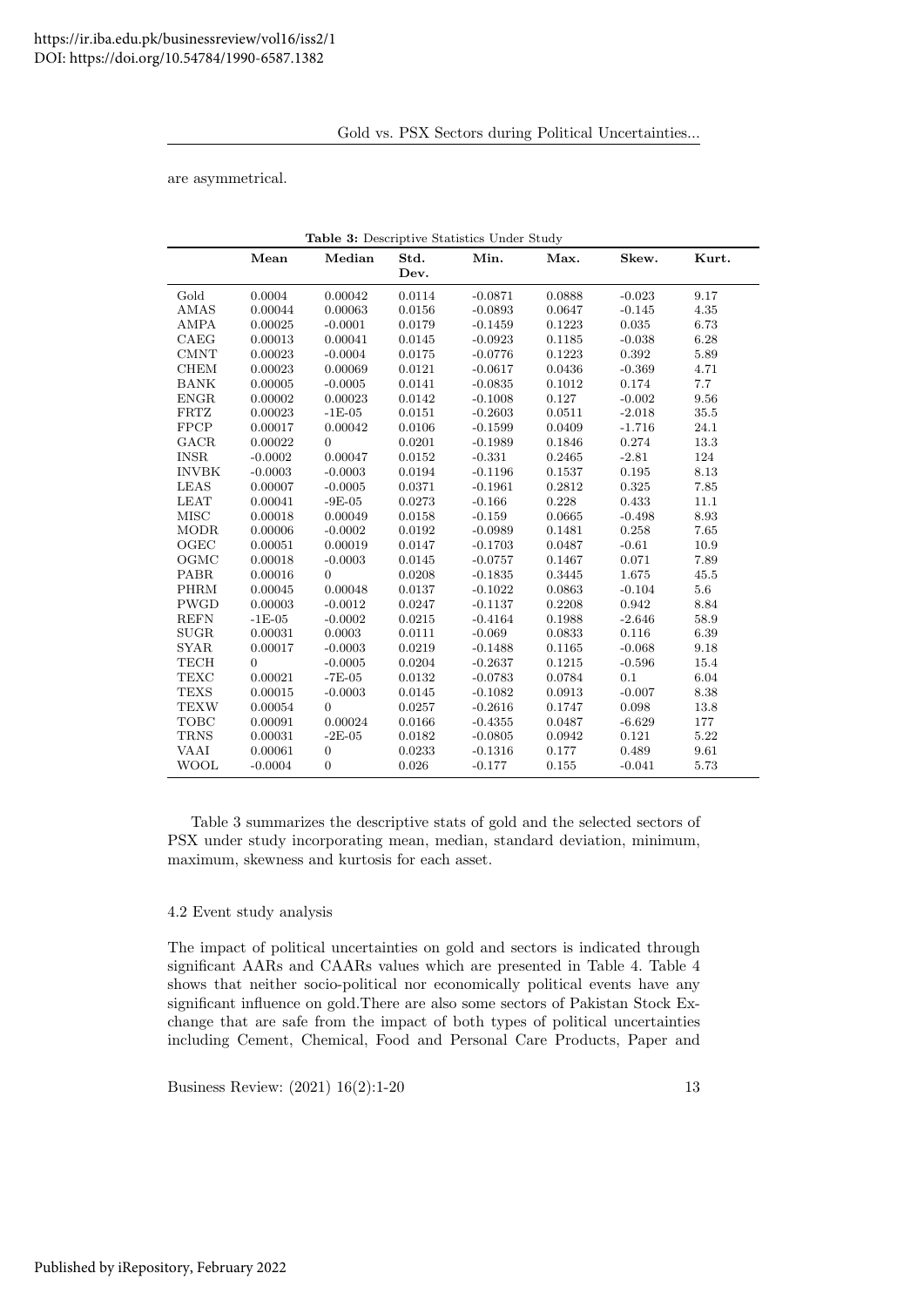|              | Table 4: AARs and CAARs of Gold and PSX Sectors |           |           |                        |           |           |
|--------------|-------------------------------------------------|-----------|-----------|------------------------|-----------|-----------|
|              | Socio-Political                                 |           |           | Economically-Political |           |           |
|              | AARs                                            | $CAAR$    | t-stats   | AARs                   | $CAAR$    | t-stats   |
| Gold         | $-0.0041$                                       | $-0.0062$ | $-0.62$   | $-0.0031$              | $-0.0033$ | $-0.93$   |
| AMAS         | $-0.001$                                        | $-0.0077$ | $-2.16**$ | 0.0071                 | 0.022     | $3.09***$ |
| <b>AMPA</b>  | $-0.0024$                                       | $-0.0091$ | $-0.64$   | $-0.0095$              | $-0.0111$ | $-1.99**$ |
| CAEG         | 0.0005                                          | $-0.0028$ | $-0.77$   | $-0.0022$              | $-0.0068$ | $-1.52*$  |
| <b>CMNT</b>  | 0.0112                                          | 0.0111    | 0.64      | $-0.0006$              | 0.0024    | 0.3       |
| <b>CHEM</b>  | 0.0028                                          | $-0.0013$ | $-0.38$   | $-0.0044$              | 0.0044    | 0.63      |
| <b>CEMF</b>  | 0.0169                                          | 0.0211    | 1.12      | $-0.0125$              | 0.0142    | 1.18      |
| <b>BANK</b>  | 0.0067                                          | 0.0151    | $2.11**$  | $-0.003$               | $-0.0001$ | $-0.02$   |
| <b>ENGR</b>  | 0.0048                                          | 0.0069    | 0.73      | $-0.0034$              | $-0.0068$ | $-2.05**$ |
| <b>FRTZ</b>  | 0.0064                                          | 0.0079    | $1.86**$  | $-0.0019$              | 0.0021    | 0.44      |
| <b>FPCP</b>  | 0.0019                                          | $-0.0027$ | $-0.73$   | $-0.0008$              | $-0.0026$ | $-1.11$   |
| GACR         | 0.0108                                          | 0.0164    | $2.06**$  | 0.003                  | $-0.0035$ | $-0.31$   |
| <b>INSR</b>  | 0.0029                                          | 0.0032    | 1.07      | $-0.0001$              | 0.0104    | $3.27***$ |
| <b>INVBK</b> | 0.01228                                         | 0.0168    | 1.05      | $-0.011$               | 0.0034    | 0.46      |
| <b>LEAS</b>  | $\,0.0153\,$                                    | 0.0113    | 0.66      | 0.0059                 | 0.047     | $3.01***$ |
| <b>LEAT</b>  | $-0.0061$                                       | $-0.0654$ | $-1.77**$ | 0.0199                 | 0.0198    | $1.44*$   |
| <b>MISC</b>  | 0.0021                                          | 0.0106    | $1.41*$   | $-0.0066$              | 0.0096    | $1.96**$  |
| <b>MODR</b>  | $-0.0019$                                       | 0.0013    | 0.18      | $-0.0014$              | 0.0072    | $1.98**$  |
| OGEC         | 0.0087                                          | 0.0224    | 2.98***   | $-0.0031$              | $-0.0039$ | $-0.46$   |
| OGMC         | 0.0066                                          | 0.014     | $2.13**$  | $-0.0042$              | 0.0085    | $1.84**$  |
| PABR         | 0.0017                                          | 0.0037    | 0.59      | $-0.0026$              | $-0.015$  | $-0.82$   |
| <b>PHRM</b>  | 0.0082                                          | 0.002     | 0.27      | $-0.0019$              | 0.0115    | $2.60***$ |
| <b>PWGD</b>  | 0.0192                                          | 0.0391    | 1.02      | $-0.0052$              | 0.0101    | 0.43      |
| <b>REFN</b>  | 0.0055                                          | 0.0173    | $2.30**$  | $-0.0011$              | 0.0065    | 0.9       |
| <b>SUGR</b>  | 0.0016                                          | $-0.006$  | $-1.05$   | $-0.0013$              | $-0.0063$ | $-1.08$   |
| <b>SYAR</b>  | 0.009                                           | 0.0017    | 0.24      | $-0.0016$              | $-0.0011$ | $-0.11$   |
| TECH         | 0.0041                                          | 0.0135    | 0.99      | $-0.0063$              | $-0.0108$ | $-1.64$   |
| <b>TEXC</b>  | 0.0099                                          | 0.004     | 0.88      | 0.0028                 | 0.0044    | 1.11      |
| <b>TEXS</b>  | 0.0017                                          | 0.0035    | 0.58      | 0.0051                 | 0.0018    | 0.2       |
| <b>TEXW</b>  | 0.004                                           | $-0.0022$ | $-0.49$   | 0.0003                 | 0.0113    | $1.63*$   |
| <b>TOBC</b>  | 0.0014                                          | 0.002     | 0.41      | $-0.0051$              | $-0.0054$ | $-1.3$    |
| <b>TRNS</b>  | 0.0044                                          | 0.0119    | $1.58*$   | $-0.0039$              | 0.0055    | 0.81      |
| <b>VAAI</b>  | $-0.0008$                                       | $-0.0109$ | $-0.92$   | 0.0002                 | 0.0132    | 0.9       |
| WOOL         | 0.0085                                          | 0.0318    | $1.73**$  | $-0.0025$              | $-0.024$  | $-1.22$   |

H. Rasheed, H. Ahmad and A.Y.Javid

Board, Power Generation and Distribution, Sugar, Synthetic and Rayon, Technology and Communication, Textile Composite, Textile Spinning, Tobacco, and Vanaspati and Allied Industries. Socio-political events are found to be significantly influential for Commercial Banks, Fertilizers, Glass and Ceramics, Oil and Gas Exploration Companies, Refinery, Transport and Woolen sectors while economically political events are significantly influential for Automobile Parts and Accessories, Cable and Electric Goods, Engineering, Insurance, Leasing, Modarabas, Pharmaceutical and Textile Weaving sectors. On the other hand, Automobile Assembler and Parts, Leather and Tanneries, Miscellaneous, and Oil and Gas Marketing Companies are influenced by both types of political uncertainties. Results reported in the above table indicate that political uncertainties, in either type, influence most of the sectors of Pakistan Stock Exchange causing distress for investors. Since gold is safe from such influences, it could provide some protection to investors from losses caused by such uncertainties.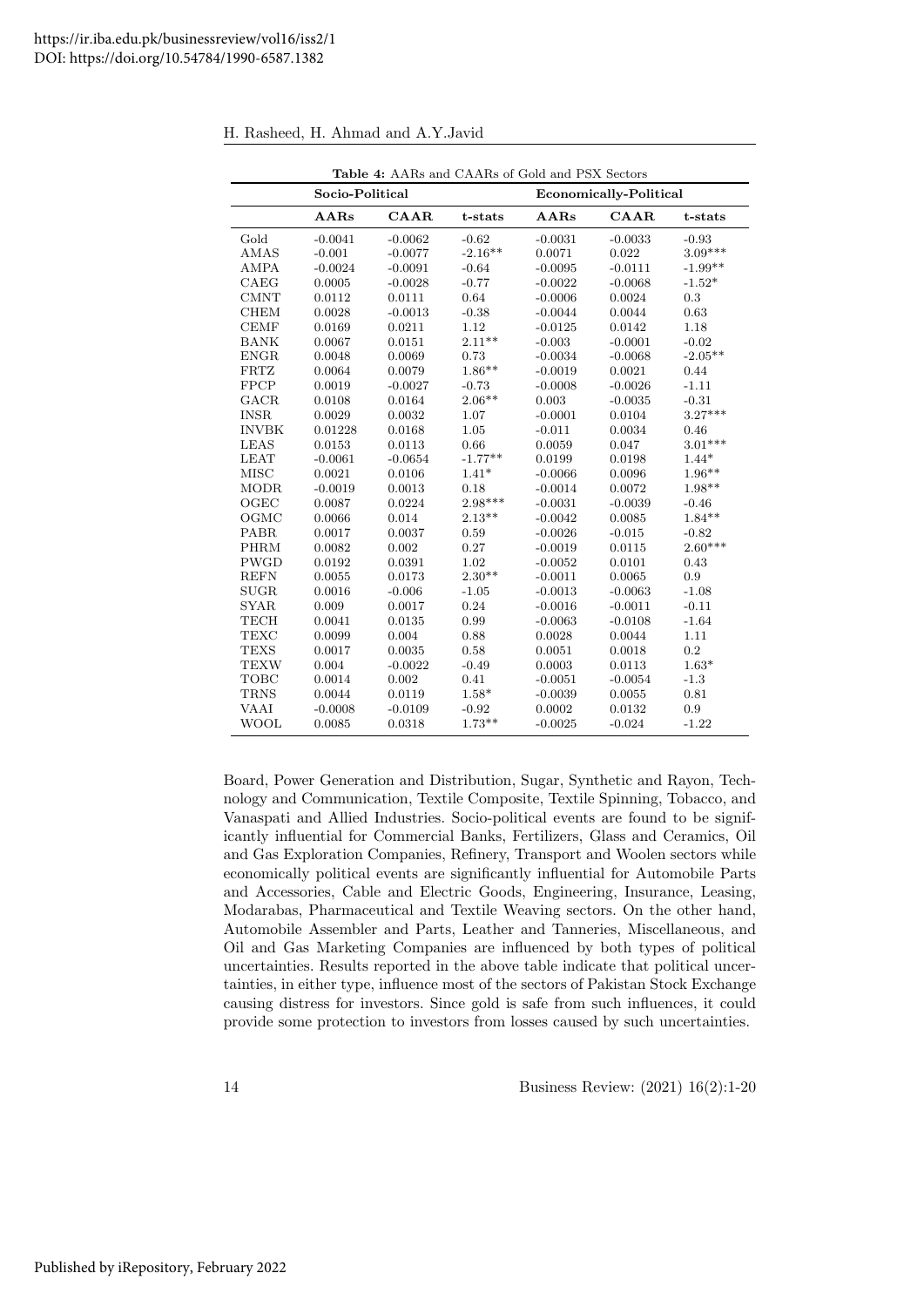## 4.3 Pearson correlation



Fig. 2: Pearson correlation of Gold with PSX sectors

Figure 2 shows that gold exhibits either negative or almost zero correlations with all PSX sectors under study indicating golds diversification characteristics. Further properties of gold are unveiled by investigating its hedge and safe haven characteristics during political uncertainties to find whether it should be considered as a portfolio diversifier by investors.

4.4 Volatility modeling: hedge and safe haven characteristics of gold

Table 5 incorporates the results for hedge and safe haven characteristics of gold against each sector. The coefficient value indicates the hedge, total effect indicates the safe haven characteristics, while total effect is the sum of coefficient and particular parameter.

Table 5 indicates that the hedge coefficients for all sectors under study are significant at 5 percent significant level indicating that Gold acts as a hedge for PSX sectors. Total effects of economically political events for all sectors and of socio-political events for most of the sectors are not found to be significant depicting that gold does not act as a safe haven for most of the sectors under study. Total effects of socio-political events for Automobile Parts and Accessories, Chemical, Fertilizer, Food and Personal Care Products, Pharmaceuticals, Synthetic and Rayon, and Woolen sectors are found to be significant and negative, implying that gold acts as a safe haven for these sectors during socio-political events. Results reported in table 5 indicate that gold not only acts as a hedge for PSX sectors in normal conditions, but it also acts as a safe haven during political uncertainties for many sectors listed on Pakistan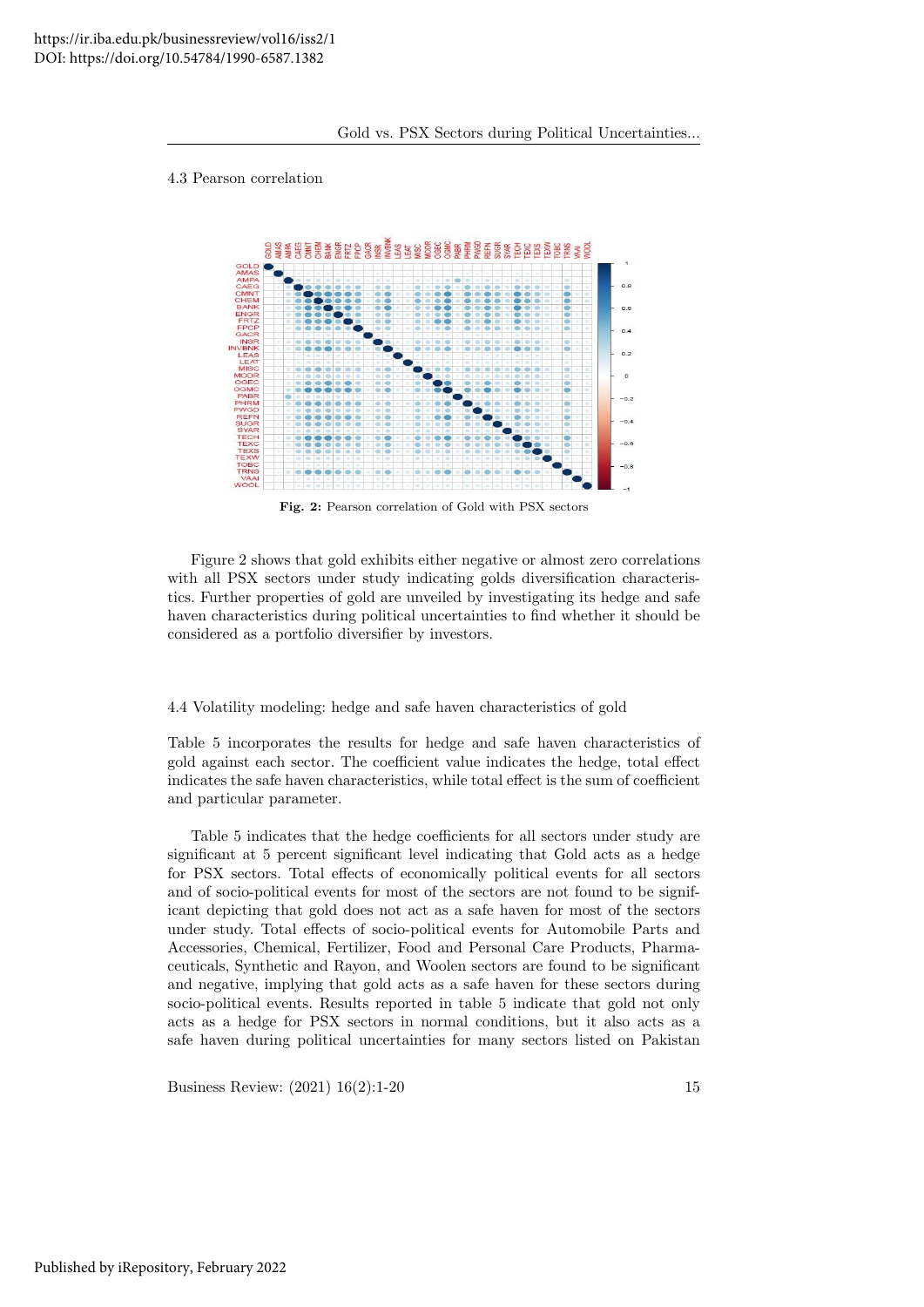|               | Table 5: Hedge and Safe Haven Characteristics of Gold |                   |                                 |  |  |  |
|---------------|-------------------------------------------------------|-------------------|---------------------------------|--|--|--|
|               | Coef.                                                 | EPE T. effect     | SPE T. effect                   |  |  |  |
|               | $(p-value)$                                           | $(p-value)$       | $(p-value)$                     |  |  |  |
| AMAS          | $0.00$ $(.022)$ **                                    | $-0.117$ $(.592)$ | $-0.123$ $(.529)$               |  |  |  |
| <b>AMPA</b>   | $***$<br>$0.00$ $(.021)$                              | $0.059$ $(.775)$  | $-0.310$ $(.078)$ <sup>*</sup>  |  |  |  |
| CAEG          | $**$<br>$0.00$ $(.022)$                               | $0.001$ $(.997)$  | $-0.055$ $(.772)$               |  |  |  |
| <b>CMNT</b>   | **<br>$0.00$ $(.018)$                                 | $0.018$ $(.935)$  | $-0.152$ $(.257)$               |  |  |  |
| <b>CHEM</b>   | **<br>$0.00$ $(.017)$                                 | $0.085$ $(.690)$  | $-0.587$ $(.061)$ <sup>*</sup>  |  |  |  |
| <b>CEMF</b>   | **<br>$0.00$ $(.022)$                                 | $0.037$ $(.829)$  | $0.035$ $(.770)$                |  |  |  |
| <b>BANK</b>   | $***$<br>$0.00$ $(.022)$                              | $0.011$ $(.983)$  | 0.039(.811)                     |  |  |  |
| <b>ENGR</b>   | **<br>$0.00$ $(.021)$                                 | $-0.056$ $(.729)$ | $-0.168$ $(.360)$               |  |  |  |
| <b>FRTZ</b>   | $**$<br>$0.00$ $(.019)$                               | $0.005$ $(.988)$  | $-0.298$ $(.044)$ <sup>**</sup> |  |  |  |
| <b>FPCP</b>   | $***$<br>$0.00$ $(.020)$                              | $0.063$ $(.915)$  | $-0.352$ $(.057)$ <sup>*</sup>  |  |  |  |
| GACR          | $0.00$ $(.025)$<br>$**$                               | $-0.201$ $(.337)$ | $0.039$ $(.809)$                |  |  |  |
| <b>INSR</b>   | $***$<br>$0.00$ $(.024)$                              | $-0.006$ $(.987)$ | $0.207$ $(.446)$                |  |  |  |
| <b>INVBNK</b> | $**$<br>$0.00$ $(.022)$                               | $0.066$ $(.616)$  | 0.032(0.849)                    |  |  |  |
| <b>LEAS</b>   | $0.00$ $(.021)$<br>$**$                               | $0.022$ $(.947)$  | $-0.057$ $(.296)$               |  |  |  |
| <b>LEAT</b>   | $***$<br>$0.00$ $(.019)$                              | $-0.169$ $(.313)$ | $-0.350$ $(.242)$               |  |  |  |
| <b>MISC</b>   | $**$<br>$0.00$ $(.021)$                               | $0.082$ (.607)    | $0.209$ $(.267)$                |  |  |  |
| <b>MODR</b>   | $***$<br>$0.00$ $(.023)$                              | $0.106$ $(.736)$  | $-0.013$ $(.941)$               |  |  |  |
| OGEC          | $***$<br>$0.00$ $(.022)$                              | $0.027$ $(.958)$  | $0.056$ $(.741)$                |  |  |  |
| OGMC          | $***$<br>$0.00$ $(.021)$                              | $0.046$ $(.925)$  | $-0.210$ $(.170)$               |  |  |  |
| PABR          | $***$<br>$0.00$ $(.019)$                              | $0.063$ $(.853)$  | $0.146$ $(.604)$                |  |  |  |
| <b>PHRM</b>   | $***$<br>$0.00$ $(.025)$                              | $-0.002$ $(.994)$ | $-0.294$ $(.022)$ **            |  |  |  |
| <b>PWGD</b>   | $***$<br>$0.00$ $(.021)$                              | $-0.083$ $(.576)$ | $0.019$ $(.773)$                |  |  |  |
| <b>REFN</b>   | $***$<br>$0.00$ $(.020)$                              | $-0.006$ $(.981)$ | $-0.112$ $(.261)$               |  |  |  |
| <b>SUGR</b>   | $***$<br>$0.00$ $(.021)$                              | $0.004$ $(.994)$  | $-0.118(.675)$                  |  |  |  |
| <b>SYAR</b>   | $***$<br>$0.00$ $(.021)$                              | $-0.083$ $(.576)$ | $-0.275$ $(.078)$ <sup>*</sup>  |  |  |  |
| <b>TECH</b>   | $**$<br>$0.00$ $(.021)$                               | $0.016$ $(.956)$  | $0.071$ $(.660)$                |  |  |  |
| <b>TEXC</b>   | $***$<br>$0.00$ $(.022)$                              | $-0.035$ $(.915)$ | $-0.072$ $(.624)$               |  |  |  |
| <b>TEXS</b>   | $***$<br>$0.00$ $(.022)$                              | $-0.058$ $(.810)$ | $0.140$ $(.454)$                |  |  |  |
| <b>TEXW</b>   | $***$<br>$0.00$ $(.021)$                              | $0.084$ $(.629)$  | $0.081$ $(.420)$                |  |  |  |
| <b>TOBC</b>   | $***$<br>$0.00$ $(.020)$                              | $-0.011(.976)$    | $-0.075$ $(.545)$               |  |  |  |
| <b>TRNS</b>   | $**$<br>$0.00$ $(.022)$                               | $-0.020$ $(.944)$ | $-0.007$ $(.948)$               |  |  |  |
| VAAI          | $***$<br>$0.00$ $(.020)$                              | $-0.095$ $(.945)$ | $-0.047$ $(.784)$               |  |  |  |
| WOOL          | $0.00$ $(.030)$<br>$***$                              | $0.024$ $(.891)$  | $-0.093$ $(.091)$ <sup>*</sup>  |  |  |  |

H. Rasheed, H. Ahmad and A.Y.Javid

\*\*\*  $1\%$ , \*\*  $5\%$ , \*  $10\%$  critical values.EPE= economically political events, SPE =Sociopolitical events.

Stock Exchange. These findings are consistent with the findings of [Ahmad et al](#page-18-23) [\(2017\)](#page-18-23)[,Akbar et al](#page-18-24) [\(2019\)](#page-18-24)[,Aftab et al](#page-18-25) [\(2019\)](#page-18-25)[,Iqbal](#page-19-7) [\(2017\)](#page-19-7), and [Rasheed et al](#page-19-6) [\(2021\)](#page-19-6)indicating the hedge and safe haven characteristics of gold during various economic, market and political uncertainties in Pakistan.

According to [Baur and McDermott](#page-18-3) [\(2010\)](#page-18-3), assets are the best diversifiers when they hold little or no correlations with other assets in the portfolio. Based on such findings, the results of current study indicate the diversification potential of gold; zero values for hedge coefficients, negative values for total effects and all other insignificant values clearly indicate that gold doesn't exhibit any correlation with most of the sectors of PSX except for some where it holds negative correlations. These findings indicate that in Pakistan, gold does not co-move with the sectors of PSX suggesting that if these sectors are hit by political uncertainties leading to loss of investment returns, then gold can provide them protection in such circumstances. Therefore, incorporating gold in their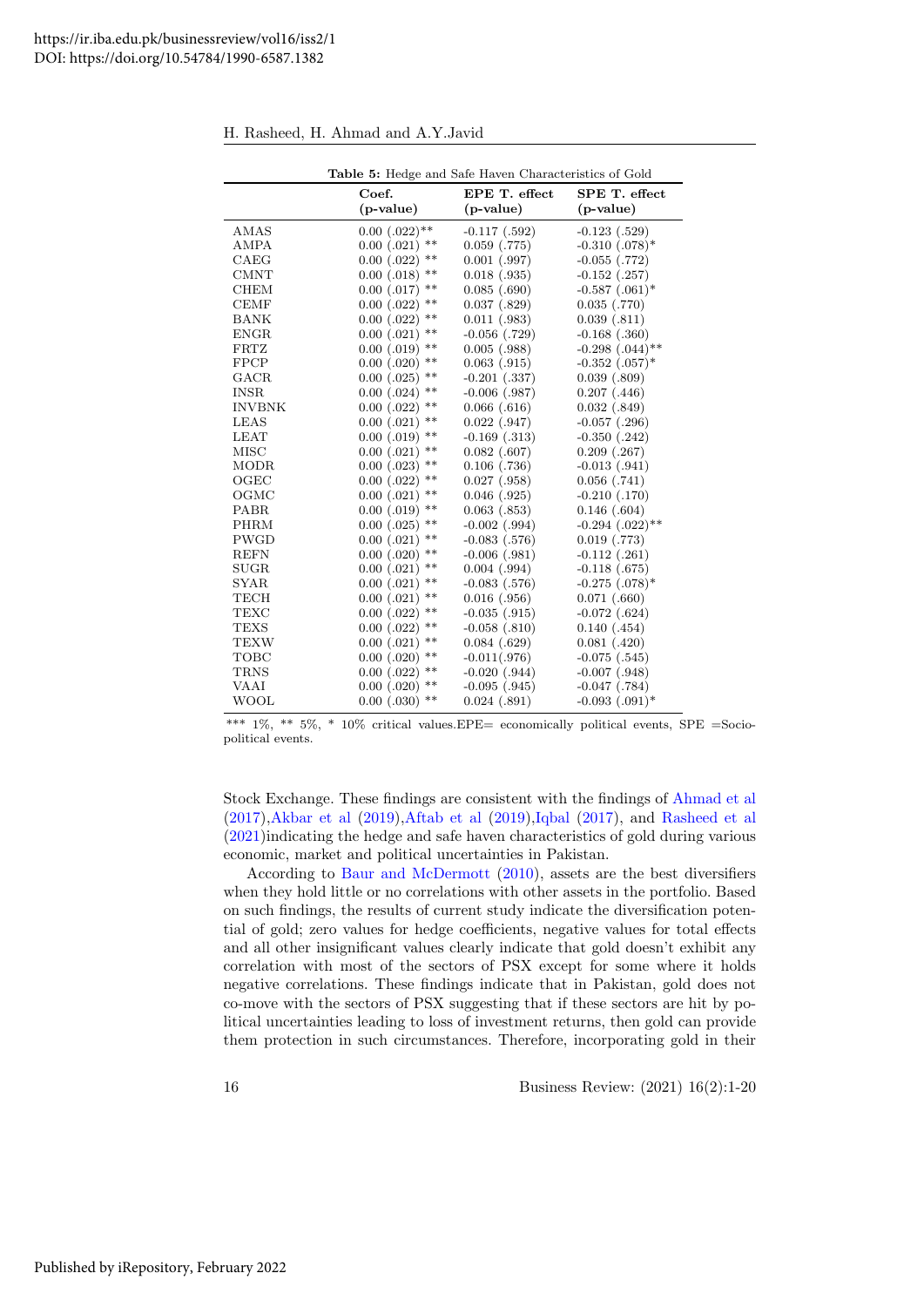asset allocation strategy could generate diversification benefits for Pakistani investors. Findings suggest that investors investing in Pakistan Stock Exchange, or any sector, must consider gold as a diversifier to design a best diversified portfolio.

# 5 Conclusion

Highly (politically) unstable economies create highly uncertain investment environment as well; subsequently, investors in such economies always seek for some safe investment options. As Pakistan is among one of the most (politically) unstable economies, its crucial that Pakistani investors be aware of which sectors of the Pakistan Stock Exchange are more prone to the risk of political uncertainties and which safe alternative to use to diversify such risk. In this regard, the current study explored the impact of political uncertainties on sectors of PSX and Gold using event study analysis. The properties of gold as a diversifier are investigated through volatility modeling to see if it acts as a hedge and safe haven for different sectors of Pakistan Stock Exchange. Impact of political uncertainties is investigated through two types of political events; economically political events like budget announcements and socio-political events that have a direct or indirect impact on society. Event study analysis indicate that gold is not influenced by any type of political events under study while most of the sectors of Pakistan Stock Exchange are significantly influenced by either socio-political events, economically political events or both. Sectors that are an exception to the political uncertainty include Cement, Chemical, Food and Personal Care Products, Paper and Board, Power Generation and Distribution, Sugar, Synthetic and Rayon, Technology and Communication, Textile Composite, Textile Spinning, Tobacco, and Vanaspati and Allied Industries.

Volatility modeling indicates that Gold acts as a hedge for all sectors under study and it also acts as a safe haven for Automobile Parts and Accessories, Chemical, Fertilizer, Food and Personal Care Products, Pharmaceuticals, Synthetic and Rayon, and Woolen sectors for socio-political events. Zero values for hedge coefficients and negative significant values of total effects indicate that gold doesnt hold any significant correlation with most of the sectors of Pakistan Stock Exchange. The insignificant values indicate that it does not comove with the other assets under study during such uncertainties. According to [Baur and McDermott](#page-18-3) [\(2010\)](#page-18-3), asset exhibiting insignificant relationship indicates the absence of co-movement with the other asset so it could be considered as a diversifier. Hence, results indicate that gold could be considered as a best diversifier for diversifying the risk of political uncertainties in Pakistan. Findings suggest that investors in Pakistan must hold highly diversified portfolios by incorporating real assets like gold that provide diversification benefits during political uncertainties. As most of the sectors are prone to the risk of political uncertainties, investors should not just rely on stock investments; rather, they must consider other safe assets like gold for diversification purpose so that if stock exchange is hit by political events and they face loss in their returns, it can be mitigated by gold returns.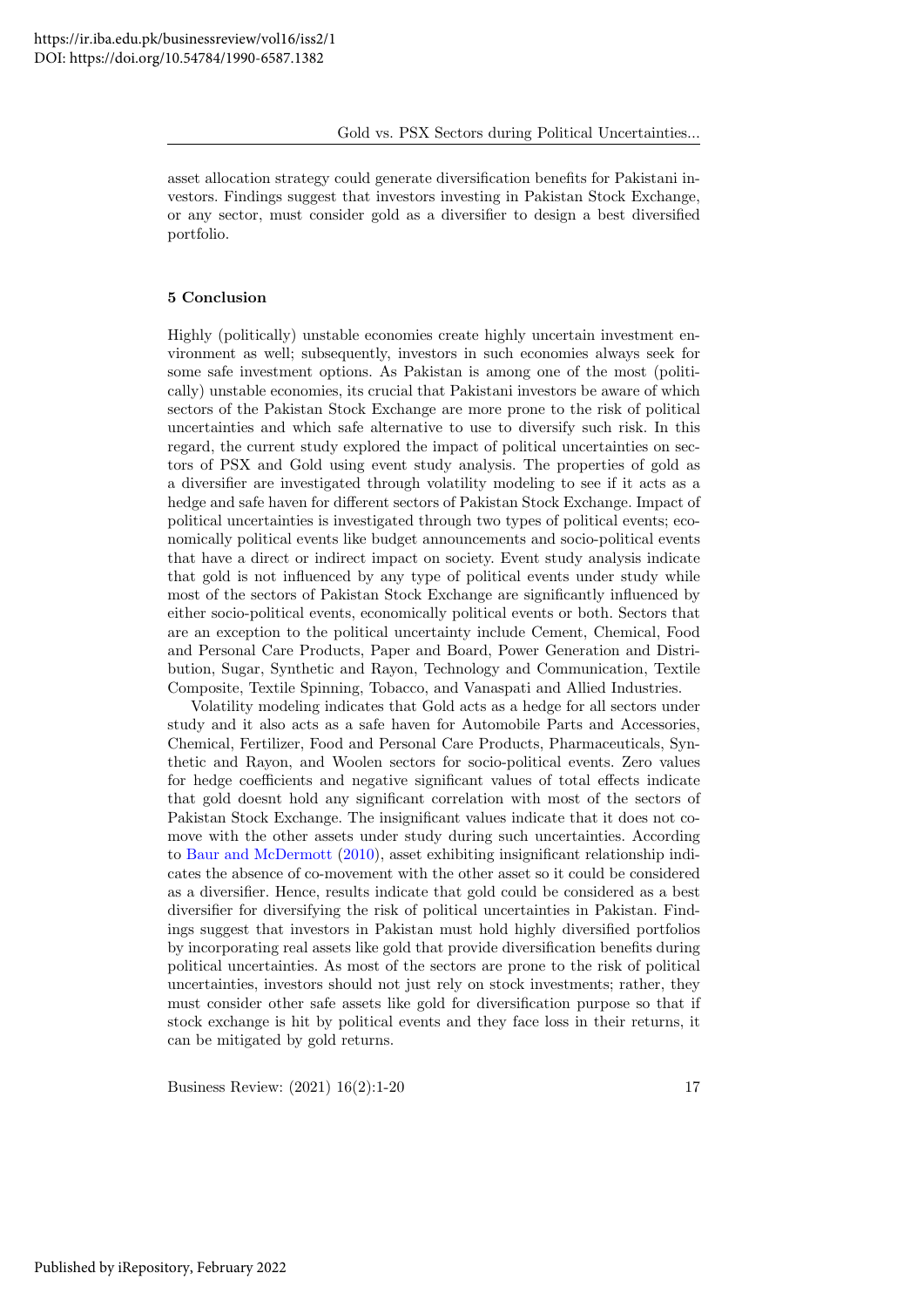#### References

- <span id="page-18-25"></span>Aftab M, Shah SZA, Ismail I (2019) Does gold act as a hedge or a safe haven against equity and currency in asia? Global Business Review 20(1):105–118
- <span id="page-18-15"></span>Agyei-Ampomah S, Gounopoulos D, Mazouz K (2014) Does gold offer a better protection against losses in sovereign debt bonds than other metals? Journal of Banking & Finance 40:507–521
- <span id="page-18-23"></span>Ahmad W, Khan N, Usman A, Ahmad F, Khalil Y (2017) Stock market reaction to political event'sit-in'(evidence from pakistan). Journal of Managerial Sciences 11(1)

<span id="page-18-24"></span>Akbar M, Iqbal F, Noor F (2019) Bayesian analysis of dynamic linkages among gold price, stock prices, exchange rate and interest rate in pakistan. Resources Policy 62:154–164

<span id="page-18-5"></span>Amihud Y, Wohl A (2004) Political news and stock prices: The case of saddam hussein contracts. Journal of banking & Finance 28(5):1185–1200

<span id="page-18-11"></span>Andreasson P, Bekiros S, Nguyen DK, Uddin GS (2016) Impact of speculation and economic uncertainty on commodity markets. International review of financial analysis 43:115–127

<span id="page-18-8"></span>Arouri MEH (2011) Does crude oil move stock markets in europe? a sector investigation. Economic Modelling 28(4):1716–1725

<span id="page-18-0"></span>Baker SR, Bloom N, Davis SJ (2016) Measuring economic policy uncertainty. The quarterly journal of economics 131(4):1593–1636

<span id="page-18-17"></span>Baruník J, Kočenda E, Vácha L (2016) Gold, oil, and stocks: Dynamic correlations. International Review of Economics & Finance 42:186–201

- <span id="page-18-10"></span>Batten JA, Ciner C, Lucey BM (2010) The macroeconomic determinants of volatility in precious metals markets. Resources Policy 35(2):65–71
- <span id="page-18-22"></span>Baur DG, Lucey BM (2010) Is gold a hedge or a safe haven? an analysis of stocks, bonds and gold. Financial Review 45(2):217–229
- <span id="page-18-3"></span>Baur DG, McDermott TK (2010) Is gold a safe haven? international evidence. Journal of Banking & Finance 34(8):1886–1898

<span id="page-18-4"></span>Belo F, Gala VD, Li J (2013) Government spending, political cycles, and the cross section of stock returns. Journal of Financial Economics 107(2):305–324

<span id="page-18-6"></span>Bernile G, Hu J, Tang Y (2016) Can information be locked up? informed trading ahead of macro-news announcements. Journal of Financial Economics 121(3):496–520

- <span id="page-18-13"></span>Białkowski J, Bohl MT, Stephan PM, Wisniewski TP (2015) The gold price in times of crisis. International Review of Financial Analysis 41:329–339
- <span id="page-18-16"></span>Bredin D, Conlon T, Potì V (2015) Does gold glitter in the long-run? gold as a hedge and safe haven across time and investment horizon. International Review of Financial Analysis 41:320–328
- <span id="page-18-21"></span>Chaudhary G, Hashmi SH, Younis A (2016) Does dividend announcement generate market signal? evidence from pakistan. International Journal of Economics and Financial Issues 6(1):65–72
- <span id="page-18-18"></span>Chen H, Zhang J, Tao Y, Tan F (2019) Asymmetric garch type models for asymmetric volatility characteristics analysis and wind power forecasting. Protection and Control of Modern Power Systems 4(1):1–11
- <span id="page-18-9"></span>Choi K, Hammoudeh S (2010) Volatility behavior of oil, industrial commodity and stock markets in a regime-switching environment. Energy policy 38(8):4388–4399
- <span id="page-18-14"></span>Chua JH, Sick G, Woodward RS (1990) Diversifying with gold stocks. Financial Analysts Journal 46(4):76–79
- <span id="page-18-12"></span>Creti A, Joëts M, Mignon V (2013) On the links between stock and commodity markets' volatility. Energy Economics 37:16–28
- <span id="page-18-20"></span>Edirisinghe C (2017) Impact of government budget announcement on stock market sector indices: Evidence from colombo stock exchange. Journal of Finance and Accounting 5(6):214–218

<span id="page-18-7"></span>Elyasiani E, Mansur I, Odusami B (2011) Oil price shocks and industry stock returns. Energy Economics 33(5):966–974

<span id="page-18-19"></span>Frijns B, Tourani-Rad A, Indriawan I (2012) Political crises and the stock market integration of emerging markets. Journal of Banking & Finance 36(3):644–653

<span id="page-18-2"></span>Goodell JW, Vähämaa S (2013) Us presidential elections and implied volatility: The role of political uncertainty. Journal of Banking & Finance 37(3):1108–1117

<span id="page-18-1"></span>Goodell JW, McGroarty F, Urquhart A (2015) Political uncertainty and the 2012 us presidential election: A cointegration study of prediction markets, polls and a stand-out expert.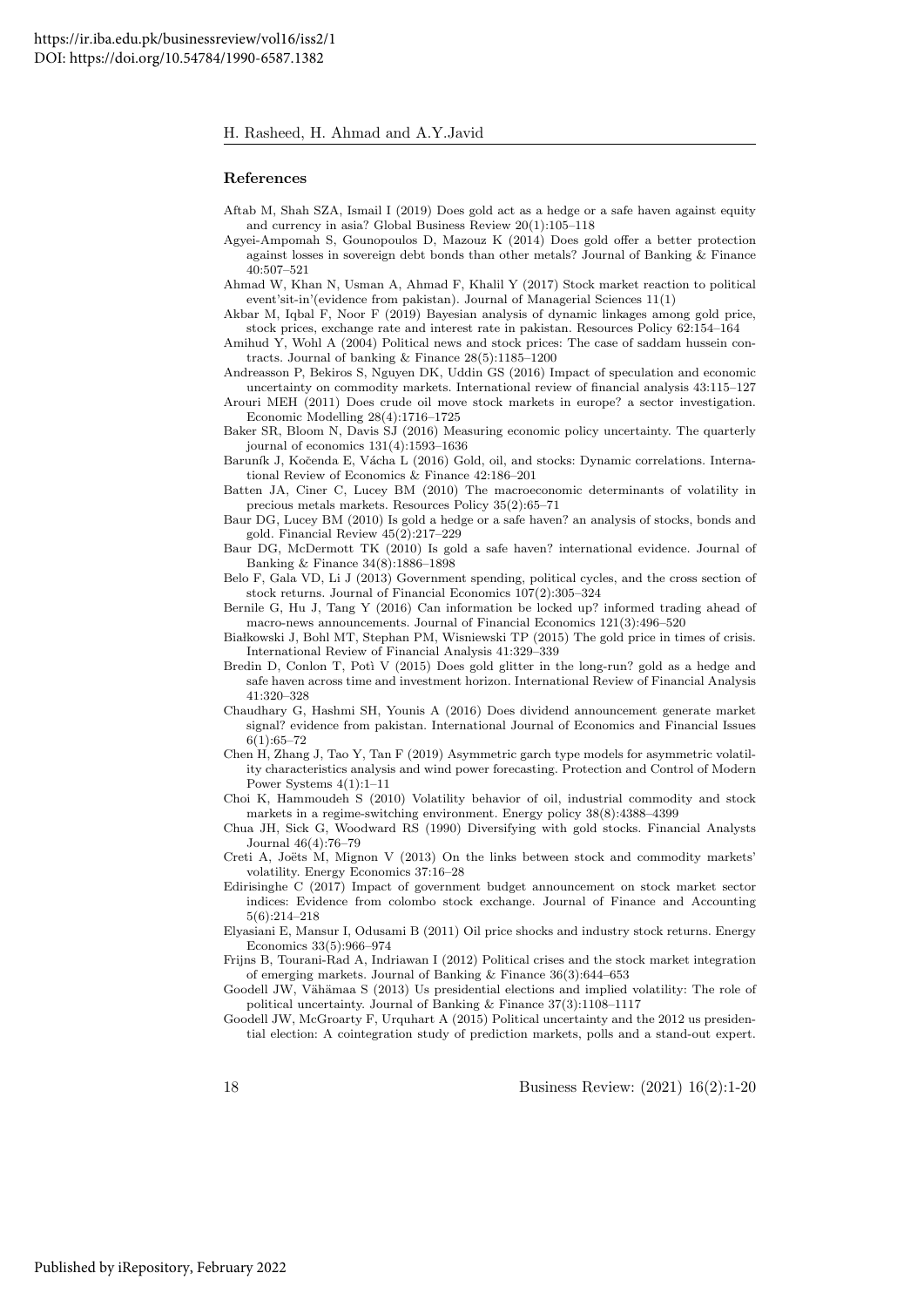International Review of Financial Analysis 42:162–171

- <span id="page-19-15"></span>Griffin JM, Lemmon ML (2002) Book-to-market equity, distress risk, and stock returns. The Journal of Finance 57(5):2317–2336
- <span id="page-19-14"></span>Griffin JM, Stulz RM (2001) International competition and exchange rate shocks: a crosscountry industry analysis of stock returns. The review of Financial studies 14(1):215–241
- <span id="page-19-13"></span>He LT (2002) Excess returns of industrial stocks and the real estate factor. Southern Economic Journal pp 632–645
- <span id="page-19-1"></span>Huang T, Wu F, Yu J, Zhang B (2015) International political risk and government bond pricing. Journal of Banking & Finance 55:393–405
- <span id="page-19-7"></span>Iqbal J (2017) Does gold hedge stock market, inflation and exchange rate risks? an econometric investigation. International Review of Economics & Finance 48:1–17

<span id="page-19-2"></span>Jens CE (2017) Political uncertainty and investment: Causal evidence from us gubernatorial elections. Journal of Financial Economics 124(3):563–579

<span id="page-19-5"></span>Kelly B, Pástor L, Veronesi P (2016) The price of political uncertainty: Theory and evidence from the option market. The Journal of Finance 71(5):2417–2480

<span id="page-19-18"></span>Khan S, Baig N, Usman M, Shaique M, Shaikh R (2017) Stock market dynamics in pakistan: What do political events and budget announcements disclose? Research Journal of Finance and Accounting 8(10):113–123

<span id="page-19-3"></span>Liu LX, Shu H, Wei KJ (2017) The impacts of political uncertainty on asset prices: Evidence from the bo scandal in china. Journal of financial economics 125(2):286–310

- <span id="page-19-9"></span>Low RKY, Yao Y, Faff R (2016) Diamonds vs. precious metals: what shines brightest in your investment portfolio? International Review of Financial Analysis 43:1–14
- <span id="page-19-20"></span>Mahmood S, Sheikh MF, Ghaffari A (2011) Dividend announcements and stock returns: An event study on karachi stock exchange. Interdisciplinary journal of contemporary research in business 3(8):972–981
- <span id="page-19-11"></span>Osei-Assibey K (2016) Price of political uncertainty: Evidence from ghanaian treasury bills. International Journal of Economics and Financial Issues 6(4)
- <span id="page-19-16"></span> $O$ ztek MF,  $O$ cal N (2017) Financial crises and the nature of correlation between commodity and stock markets. International Review of Economics & Finance 48:56–68
- <span id="page-19-8"></span>Pastor L, Veronesi P (2012) Uncertainty about government policy and stock prices. The journal of Finance 67(4):1219–1264
- <span id="page-19-17"></span>Plyakha Y, Uppal R, Vilkov G (2021) Equal or value weighting? implications for asset-pricing tests. In: Financial Risk Management and Modeling, Springer, pp 295–347
- <span id="page-19-22"></span>Pynnonen S (2005) On regression based event study. Acta Wasaensia 143(2):327–354
- <span id="page-19-12"></span>Ramos SB, Veiga H (2011) Risk factors in oil and gas industry returns: International evidence. Energy Economics 33(3):525–542
- <span id="page-19-6"></span>Rasheed H, Ahmad H, Javid AY (2021) Is gold a hedge and safe haven during political uncertainties? Business and Economic Review 13(2):1–27
- <span id="page-19-21"></span>Rosario S, Chavali K (2016) Market reaction on dividend announcement in oman-an event study methodology. International Journal of Economics and Financial Issues 6(1)
- <span id="page-19-25"></span>Schober P, Boer C, Schwarte LA (2018) Correlation coefficients: appropriate use and interpretation. Anesthesia & Analgesia 126(5):1763–1768
- <span id="page-19-23"></span>Swarnalatha C, Babu K (2017) Stock price reaction to dividend announcement on select banking stocks. Asian Journal of Research in Social Sciences and Humanities 7(1):1043– 1058
- <span id="page-19-0"></span>Taimur M, Khan S (2013) Impact of political and catastrophic events on stock returns. Available at SSRN 2528116
- <span id="page-19-24"></span>Theron L, Van Vuuren G (2018) The maximum diversification investment strategy: A portfolio performance comparison. Cogent Economics & Finance 6(1):1427,533
- <span id="page-19-19"></span>Tirtiroglu D, Bhabra HS, Lel U (2004) Political uncertainty and asset valuation: Evidence from business relocations in canada. Journal of banking & finance 28(9):2237–2258
- <span id="page-19-4"></span>Vortelinos DI, Saha S (2016) The impact of political risk on return, volatility and discontinuity: Evidence from the international stock and foreign exchange markets. Finance Research Letters 17:222–226
- <span id="page-19-10"></span>Wu CC, Chiu J (2017) Economic evaluation of asymmetric and price range information in gold and general financial markets. Journal of International Money and Finance 74:53–68